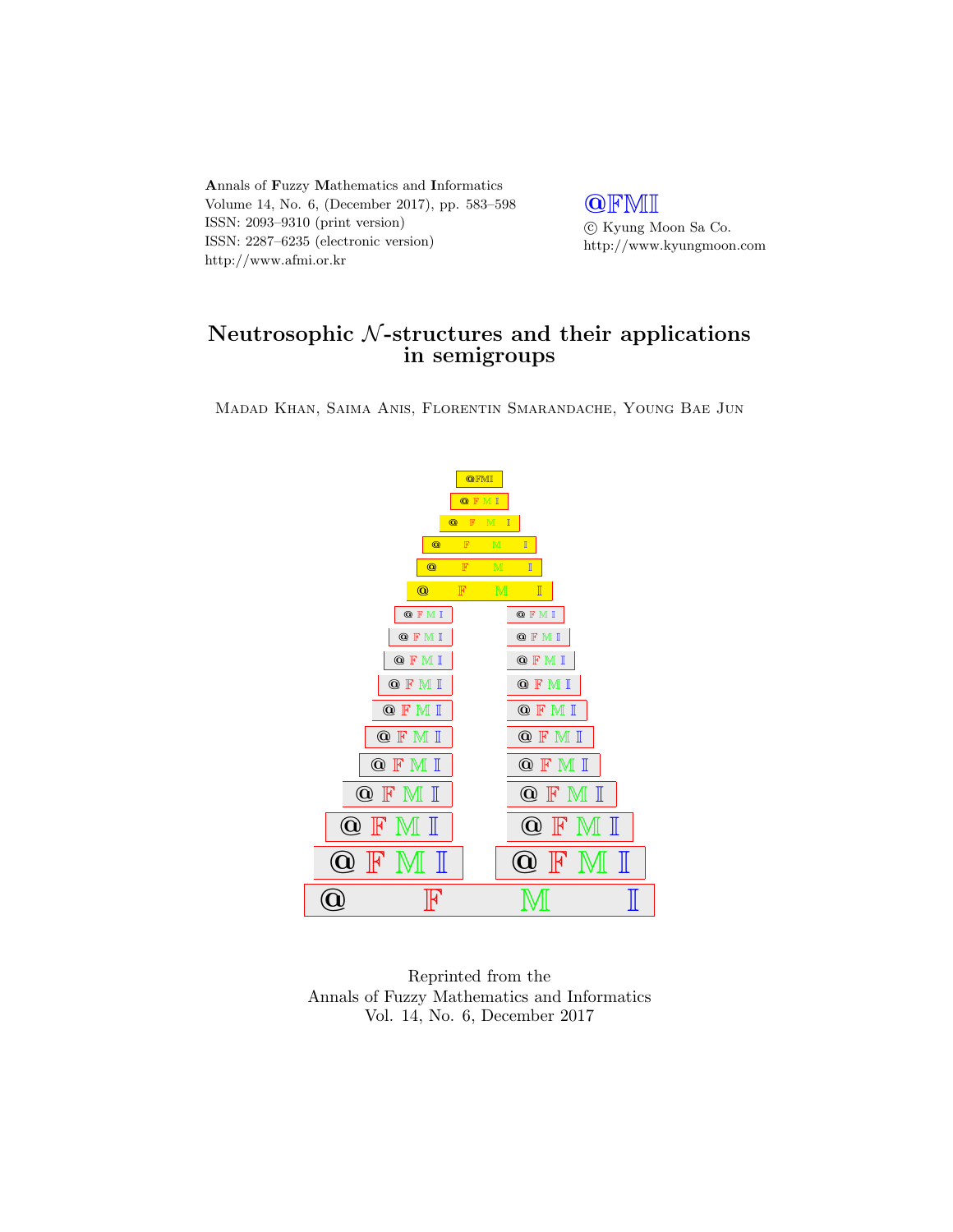Annals of Fuzzy Mathematics and Informatics Volume 14, No. 6, (December 2017), pp. 583–598 ISSN: 2093–9310 (print version) ISSN: 2287–6235 (electronic version) http://www.afmi.or.kr

**QFMI**  c Kyung Moon Sa Co. http://www.kyungmoon.com

## Neutrosophic  $N$ -structures and their applications in semigroups

Madad Khan, Saima Anis, Florentin Smarandache, Young Bae Jun

#### Received 3 September 2017; Revised 1 October 2017; Accepted 5 October 2017

ABSTRACT. The notion of neutrosophic  $N$ -structure is introduced, and applied it to semigroup. The notions of neutrosophic  $N$ -subsemigroup, neutrosophic  $\mathcal{N}$ -product and  $\varepsilon$ -neutrosophic  $\mathcal{N}$ -subsemigroup are introduced, and several properties are investigated. Conditions for neutrosophic  $\mathcal N$ -structure to be neutrosophic  $\mathcal N$ -subsemigroup are provided. Using neutrosophic  $\mathcal{N}$ -product, characterization of neutrosophic  $\mathcal{N}$ -subsemigroup is discussed. Relations between neutrosophic  $\mathcal{N}$ -subsemigroup and  $\varepsilon$ neutrosophic  $N$ -subsemigroup are discussed. We show that the homomorphic preimage of neutrosophic  $N$ -subsemigroup is a neutrosophic  $N$ subsemigroup, and the onto homomorphic image of neutrosophic  $N$ subsemigroup is a neutrosophic  $N$ -subsemigroup.

2010 AMS Classification: 03B99, 03E99, 20M12.

Keywords: Neutrosophic  $N$ -structure, neutrosophic  $N$ -subsemigroup,  $\varepsilon$ -neutrosophic  $\mathcal N$ -subsemigroup, neutrosophic  $\mathcal N$ -product.

Corresponding Author: Y. B. Jun (skywine@gmail.com)

## 1. INTRODUCTION

Zadeh  $[9]$  introduced the degree of membership/truth (t) in 1965 and defined the fuzzy set. As a generalization of fuzzy sets, Atanassov [\[2\]](#page-15-0) introduced the degree of nonmembership/falsehood (f) in 1986 and defined the intuitionistic fuzzy set. Smarandache proposed the term "neutrosophic" because "neutrosophic" etymologically comes from "neutrosophy" [French neutre, Latin neuter, neutral, and Greek sophia, skill/wisdom] which means knowledge of neutral thought, and this third/neutral represents the main distinction between "fuzzy"/"intuitionistic fuzzy" logic/set and "neutrosophic" logic/set, i.e. the *included middle* component (Lupasco-Nicolescu's logic in philosophy), i.e. the neutral/indeterminate/unknown part (besides the "truth"/"membership" and "falsehood"/"non-membership" components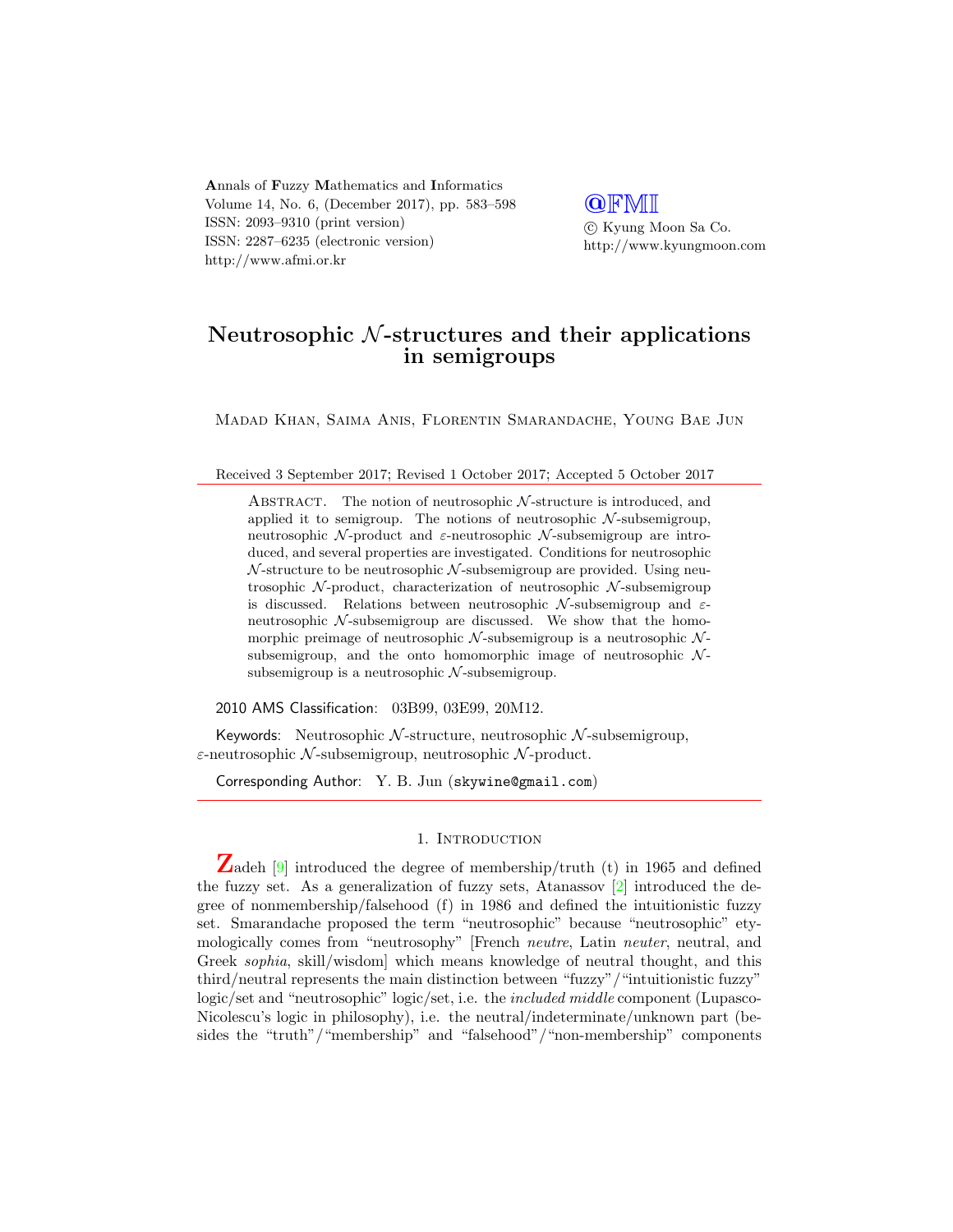that both appear in fuzzy logic/set). Smarandache introduced the degree of indeterminacy/neutrality (i) as independent component in 1995 (published in 1998) and defined the neutrosophic set on three components

 $(t, i, f) = (truth, indeterminacy, falsehood).$ 

For more detail, refer to the site

http://fs.gallup.unm.edu/FlorentinSmarandache.htm.

The concept of neutrosophic set (NS) developed by Smarandache [\[7\]](#page-16-1) and Smarandache [\[8\]](#page-16-2) is a more general platform which extends the concepts of the classic set and fuzzy set, intuitionistic fuzzy set and interval valued intuitionistic fuzzy set. Neutrosophic set theory is applied to various part (refer to the site

http://fs.gallup.unm.edu/neutrosophy.htm).

A (crisp) set  $A$  in a universe  $X$  can be defined in the form of its characteristic function  $\mu_A : X \to \{0,1\}$  yielding the value 1 for elements belonging to the set A and the value 0 for elements excluded from the set A. So far most of the generalization of the crisp set have been conducted on the unit interval  $[0, 1]$  and they are consistent with the asymmetry observation. In other words, the generalization of the crisp set to fuzzy sets relied on spreading positive information that fit the crisp point  $\{1\}$ into the interval  $[0, 1]$ . Because no negative meaning of information is suggested, we now feel a need to deal with negative information. To do so, we also feel a need to supply mathematical tool. To attain such object, Jun et al. [\[3\]](#page-16-3) introduced a new function which is called negative-valued function, and constructed  $\mathcal{N}$ -structures. This structure is applied to  $BE$ -algebra,  $BCK/BCI$ -algebra and  $BCH$ -algebra etc. (see [\[1\]](#page-15-1), [\[3\]](#page-16-3), [\[4\]](#page-16-4), [\[5\]](#page-16-5)).

In this paper, we introduce the notion of neutrosophic  $N$ -structure and applied it to semigroup. We introduce the notion of neutrosophic  $N$ -subsemi-group and investigate several properties. We provide conditions for neutrosophic  $N$ -structure to be neutrosophic  $\mathcal N$ -subsemigroup. We define neutrosophic  $\mathcal N$ -product, and give characterization of neutrosophic  $\mathcal{N}$ -subsemigroup by using neutrosophic  $\mathcal{N}$ -product. We also introduce  $\varepsilon$ -neutrosophic subsemigroup, and investigate relations between neutrosophic subsemigroup and  $\varepsilon$ -neutrosophic subsemigroup. We show that the homomorphic preimage of neutrosophic  $N$ -subsemigroup is a neutrosophic  $N$ -subsemigroup, and the onto homomorphic image of neutrosophic  $N$ -subsemigroup is a neutrosophic  $N$ -subsemigroup.

## 2. Preliminaries

Let X be a semigroup. Let A and B be subsets of X. Then the multiplication of  $A$  and  $B$  is defined as follows:

$$
AB = \{ ab \in X \mid a \in A, b \in B \}.
$$

By a subsemigroup of X, we mean a nonempty subset A of X such that  $A^2 \subseteq A$ . We consider the empty set  $\varnothing$  is always a subsemigroup of X.

We refer the reader to the book  $[6]$  for further information regarding fuzzy semigroups.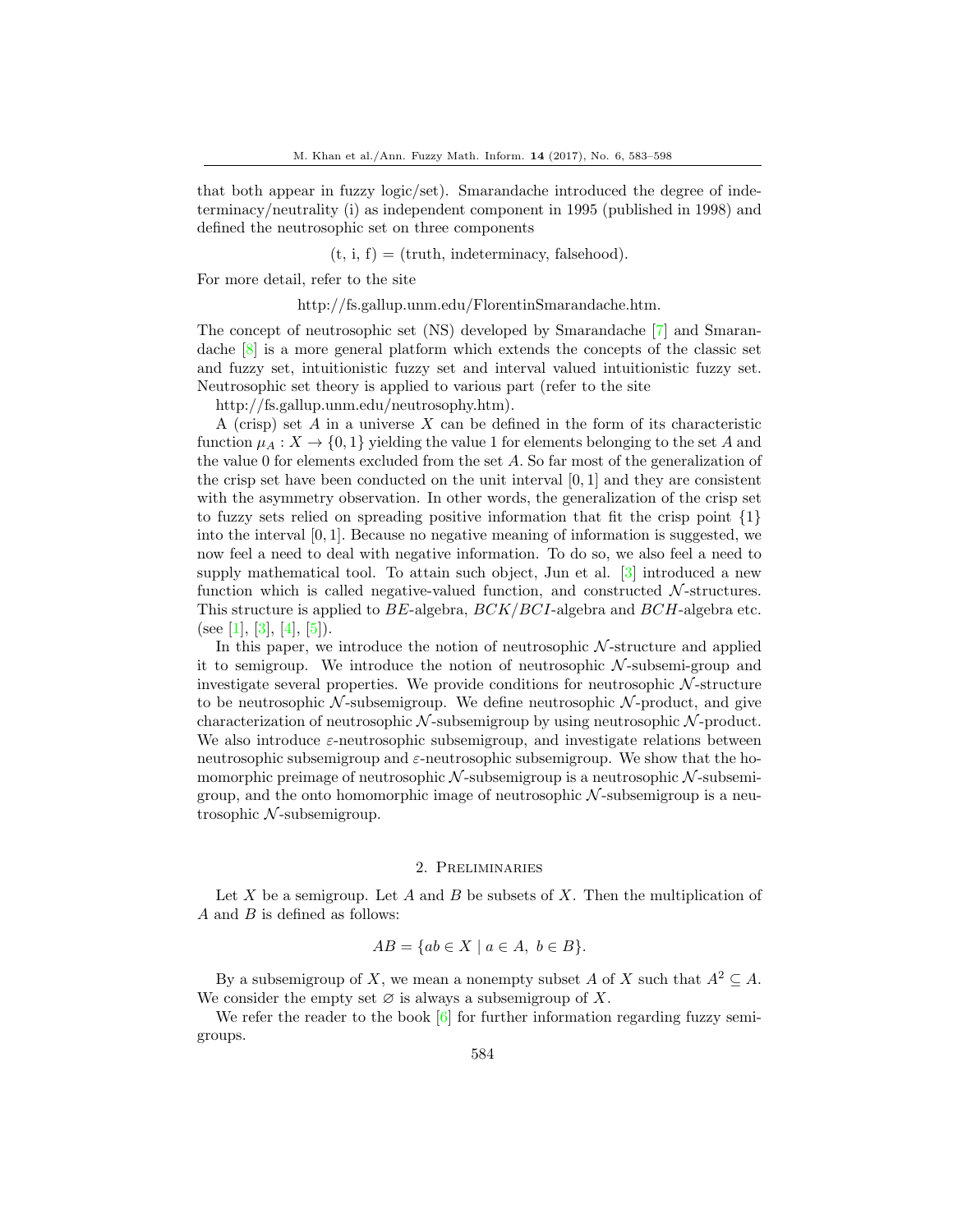For any family  $\{a_i \mid i \in \Lambda\}$  of real numbers, we define:

$$
\bigvee \{a_i \mid i \in \Lambda\} := \left\{ \begin{array}{ll} \max \{a_i \mid i \in \Lambda\} & \text{if } \Lambda \text{ is finite,} \\ \sup \{a_i \mid i \in \Lambda\} & \text{otherwise} \end{array} \right.
$$

and

$$
\bigwedge \{a_i \mid i \in \Lambda\} := \left\{ \begin{array}{ll} \min \{a_i \mid i \in \Lambda\} & \text{if } \Lambda \text{ is finite,} \\ \inf \{a_i \mid i \in \Lambda\} & \text{otherwise.} \end{array} \right.
$$

For any real numbers a and b, we also use  $a \vee b$  and  $a \wedge b$  instead of  $\bigvee \{a, b\}$  and  $\Lambda$ {a, b}, respectively.

## 3. NEUTROSOPHIC  $N$ -STRUCTURES

Denote by  $\mathcal{F}(X, [-1, 0])$  the collection of functions from a set X to  $[-1, 0]$ . We say that an element of  $\mathcal{F}(X, [-1, 0])$  is a negative-valued function from X to  $[-1, 0]$ (briefly, N-function on X). By an N-structure, we mean an ordered pair  $(X, f)$  of X and an  $\mathcal N$ -function f on X. In what follows, let X denote the nonempty universe of discourse unless otherwise specified.

**Definition 3.1.** A neutrosophic  $N$ -structure over X is defined to be the structure:

(3.1) 
$$
X_{N} := \frac{X}{(T_{N}, I_{N}, F_{N})} = \left\{ \frac{x}{(T_{N}(x), I_{N}(x), F_{N}(x))} \mid x \in X \right\}
$$

where  $T_N$ ,  $I_N$  and  $F_N$  are  $\mathcal N$ -functions on X which are called the negative truth membership function, the negative indeterminacy membership function and the negative falsity membership function, respectively, on X.

Note that every neutrosophic  $\mathcal{N}$ -structure  $X_N$  over X satisfies the condition:

$$
(\forall x \in X) \left(-3 \le T_N(x) + I_N(x) + F_N(x) \le 0\right).
$$

<span id="page-3-0"></span>**Example 3.2.** Consider a universe of discourse  $X = \{x, y, z\}$ . We know that

$$
X_{\mathbf{N}} = \left\{ \frac{x}{(-0.7, -0.5, -0.1)}, \frac{y}{(-0.2, -0.3, -0.4)}, \frac{z}{(-0.3, -0.6, -0.1)} \right\}
$$

is a neutrosophic  $N$ -structure over X.

**Definition 3.3.** Let  $X_N := \frac{X}{(T_N, I_N, F_N)}$  and  $X_M := \frac{X}{(T_M, I_M, F_M)}$  be neutrosophic N-structures over X. We say that  $X_{\mathbf{M}}$  is a neutrosophic N-substructure over X, denoted by  $X_{\mathbf{N}} \subseteq X_{\mathbf{M}}$ , if it satisfies:

$$
(\forall x \in X)(T_N(x) \ge T_M(x), I_N(x) \le I_M(x), F_N(x) \ge F_M(x)).
$$

If  $X_{\mathbf{N}} \subseteq X_{\mathbf{M}}$  and  $X_{\mathbf{M}} \subseteq X_{\mathbf{N}}$ , we say that  $X_{\mathbf{N}} = X_{\mathbf{M}}$ .

**Definition 3.4.** Let  $X_N := \frac{X}{(T_N, I_N, F_N)}$  and  $X_M := \frac{X}{(T_M, I_M, F_M)}$  be neutrosophic  $\mathcal N$ -structures over X.

(1) The union of  $X_N$  and  $X_M$  is defined to be a neutrosophic N-structure

$$
X_{\mathbf{N}\cup\mathbf{M}} = (X; T_{N\cup M}, I_{N\cup M}, F_{N\cup M}),
$$
  
585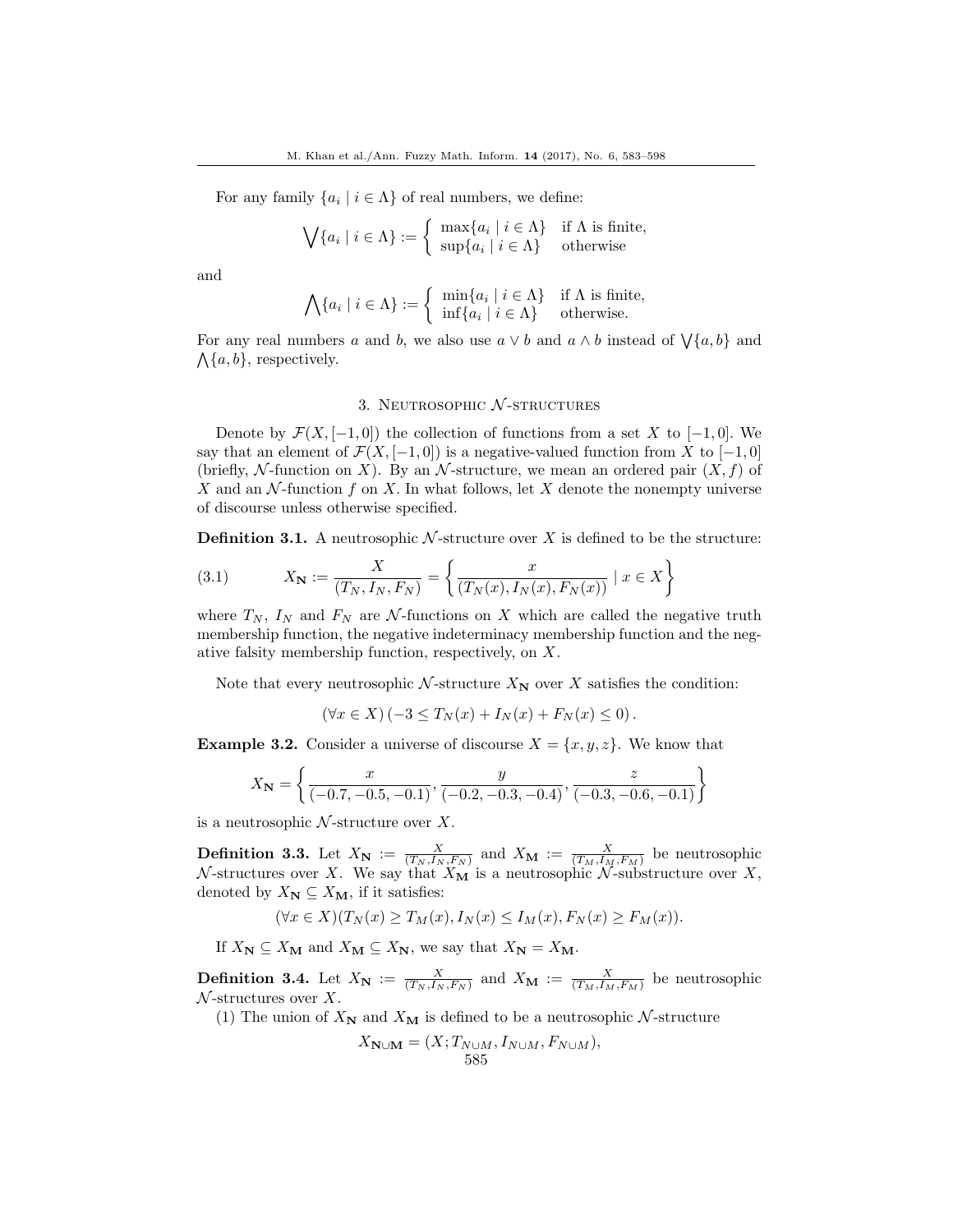where

$$
T_{N \cup M}(x) = \bigwedge \{T_N(x), T_M(x)\},
$$
  
\n
$$
I_{N \cup M}(x) = \bigvee \{I_N(x), I_M(x)\},
$$
  
\n
$$
F_{N \cup M}(x) = \bigwedge \{F_N(x), F_M(x)\},
$$

for all  $x \in X$ .

(2) The intersection of  $X_N$  and  $X_M$  is defined to be a neutrosophic  $\mathcal N$ -structure

$$
X_{\mathbf{N}\cap\mathbf{M}}=(X;T_{N\cap M},I_{N\cap M},F_{N\cap M}),
$$

where

$$
T_{N\cap M}(x) = \bigvee \{T_N(x), T_M(x)\},
$$
  
\n
$$
I_{N\cap M}(x) = \bigwedge \{I_N(x), I_M(x)\},
$$
  
\n
$$
F_{N\cap M}(x) = \bigvee \{F_N(x), F_M(x)\},
$$

for all  $x \in X$ .

**Definition 3.5.** Given a neutrosophic N-structure  $X_N := \frac{X}{(T_N, I_N, F_N)}$  over X, the complement of  $X_N$  is defined to be a neutrosophic N-structure

$$
X_{\mathbf{N}^c}:=\frac{X}{(T_{N^c},I_{N^c},F_{N^c})}
$$

over  $X$ , where

$$
T_{N^c}(x) = -1 - T_N(x), I_{N^c}(x) = -1 - I_N(x) \text{ and } F_{N^c}(x) = -1 - F_N(x),
$$

for all  $x \in X$ .

**Example 3.6.** Let  $X = \{a, b, c\}$  be a universe of discourse and let  $X_N$  be the neutrosophic  $\mathcal{N}$ -structure over X in Example [3.2.](#page-3-0) Let  $X_{\mathbf{M}}$  be a neutrosophic  $\mathcal{N}$ structure over  $X$  which is given by

$$
X_{\mathbf{M}} = \left\{ \frac{x}{(-0.3, -0.5, -0.2)}, \frac{y}{(-0.4, -0.2, -0.2)}, \frac{z}{(-0.5, -0.7, -0.8)} \right\}.
$$

The union and intersection of  $X_N$  and  $X_M$  are given as follows respectively:

$$
X_{\mathbf{N}\cup\mathbf{M}} = \left\{ \frac{x}{(-0.7, -0.5, -0.2)}, \frac{y}{(-0.4, -0.3, -0.4)}, \frac{z}{(-0.5, -0.7), -0.8} \right\}
$$

and

$$
X_{\mathbf{N}\cap\mathbf{M}} = \left\{ \frac{x}{(-0.3, -0.5, -0.1)}, \frac{y}{(-0.2, -0.2, -0.2)}, \frac{z}{(-0.3, -0.6, -0.1)} \right\}.
$$

The complement of  $X_N$  is given by

$$
X_{\mathbf{M}^c} = \left\{ \frac{x}{(-0.7, -0.5, -0.8)}, \frac{y}{(-0.6, -0.8, -0.8)}, \frac{z}{(-0.5, -0.3, -0.2)} \right\}.
$$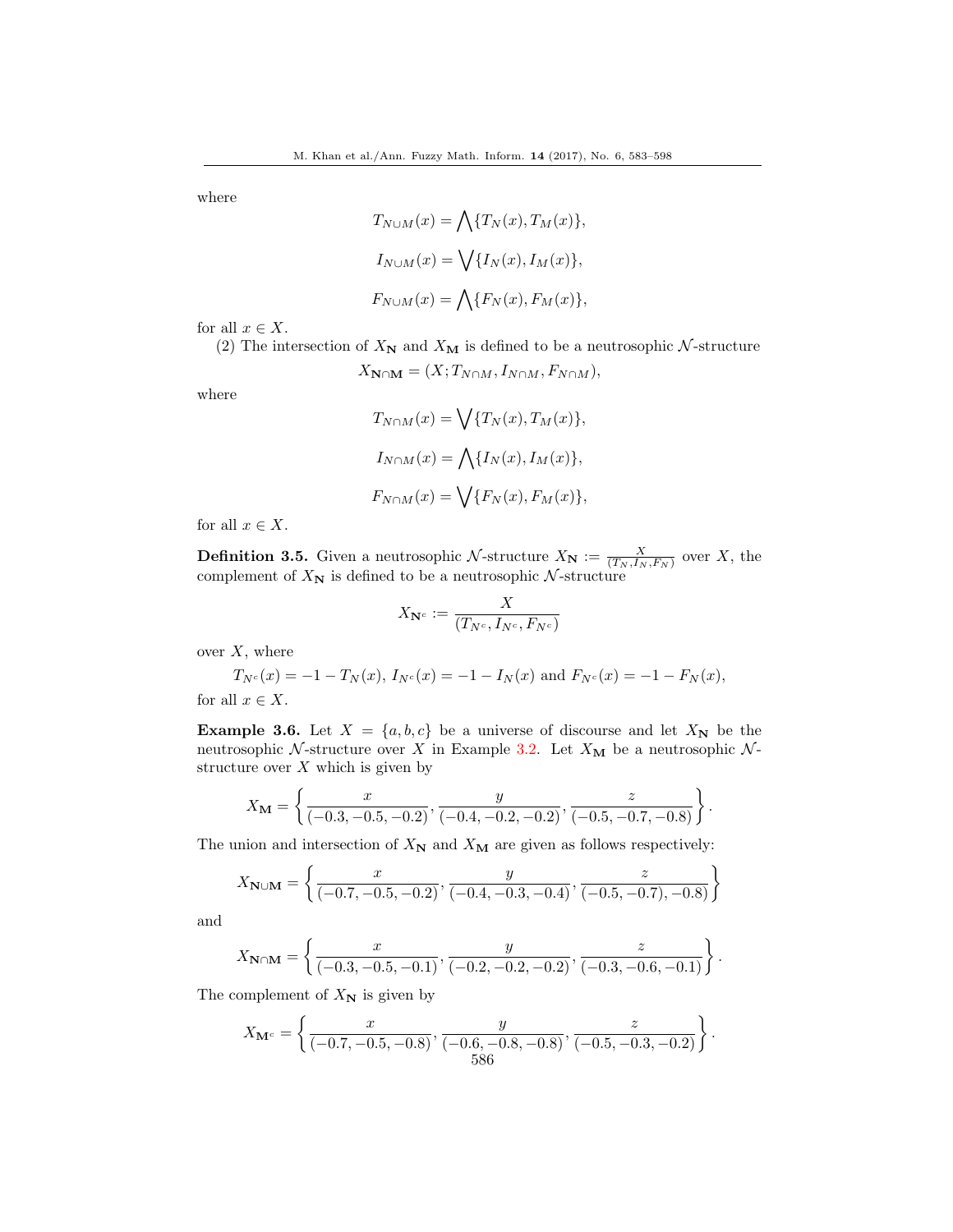## 4. Applications in semigroups

In this section, we take a semigroup  $X$  as the universe of discourse unless otherwise specified.

**Definition 4.1.** A neutrosophic N-structure  $X_N$  over X is called a neutrosophic  $\mathcal N$ -subsemigroup of X if the following condition is valid:

<span id="page-5-0"></span>(4.1) 
$$
(\forall x, y \in X) \left( \begin{array}{c} T_N(xy) \leq \bigvee \{T_N(x), T_N(y)\} \\ I_N(xy) \geq \bigwedge \{I_N(x), I_N(y)\} \\ F_N(xy) \leq \bigvee \{F_N(x), F_N(y)\} \end{array} \right).
$$

Let  $X_N$  be a neutrosophic N-structure over X and let  $\alpha, \beta, \gamma \in [-1, 0]$  be such that  $-3 \le \alpha + \beta + \gamma \le 0$ . Consider the following sets:

(4.2) 
$$
T_N^{\alpha} := \{ x \in X \mid T_N(x) \le \alpha \},
$$

$$
I_N^{\beta} := \{ x \in X \mid I_N(x) \ge \beta \},
$$

$$
F_N^{\gamma} := \{ x \in X \mid F_N(x) \le \gamma \}.
$$

The set

$$
X_{\mathbf{N}}(\alpha, \beta, \gamma) := \{ x \in X \mid T_N(x) \le \alpha, I_N(x) \ge \beta, F_N(x) \le \gamma \}
$$

is called a  $(\alpha, \beta, \gamma)$ -level set of  $X_N$ . Note that

$$
X_{\mathbf{N}}(\alpha, \beta, \gamma) = T_N^{\alpha} \cap I_N^{\beta} \cap F_N^{\gamma}.
$$

**Theorem 4.2.** Let  $X_N$  be a neutrosophic N-structure over X and let  $\alpha, \beta, \gamma \in$  $[-1, 0]$  be such that  $-3 \le \alpha + \beta + \gamma \le 0$ . If  $X_N$  is a neutrosophic N-subsemigroup of X, then the  $(\alpha, \beta, \gamma)$ -level set of  $X_N$  is a subsemigroup of X whenever it is nonempty.

*Proof.* Assume that  $X_{\mathbf{N}}(\alpha, \beta, \gamma) \neq \emptyset$  for  $\alpha, \beta, \gamma \in [-1, 0]$  with  $-3 \leq \alpha + \beta + \gamma \leq 0$ . Let  $x, y \in X_{\mathbf{N}}(\alpha, \beta, \gamma)$ . Then  $T_N(x) \leq \alpha$ ,  $I_N(x) \geq \beta$ ,  $F_N(x) \leq \gamma$ ,  $T_N(y) \leq \alpha$ ,  $I_N(y) \geq \beta$  and  $F_N(y) \leq \gamma$ . Thus it follows from [\(4.1\)](#page-5-0) that

$$
T_N(xy) \le \bigvee \{T_N(x), T_N(y)\} \le \alpha,
$$
  
\n
$$
I_N(xy) \ge \bigwedge \{I_N(x), I_N(y)\} \ge \beta,
$$
  
\n
$$
F_N(xy) \le \bigvee \{F_N(x), F_N(y)\} \le \gamma.
$$

So  $xy \in X_{\mathbf{N}}(\alpha, \beta, \gamma)$ . Hence  $X_{\mathbf{N}}(\alpha, \beta, \gamma)$  is a subsemigroup of X.

**Theorem 4.3.** Let  $X_N$  be a neutrosophic N-structure over X and let  $\alpha, \beta, \gamma \in$ [-1,0] be such that  $-3 \le \alpha + \beta + \gamma \le 0$ . If  $T_N^{\alpha}$ ,  $I_N^{\beta}$  and  $F_N^{\gamma}$  are subsemigroups of X, then  $X_N$  is a neutrosophic N-subsemigroup of X.

*Proof.* Assume that there are  $a, b \in X$  such that  $T_N(ab) > \sqrt{\{T_N(a), T_N(b)\}}$ . Then  $T_N(ab) > t_\alpha \geq \sqrt{\{T_N(a), T_N(b)\}}$  for some  $t_\alpha \in [-1, 0)$ . Thus  $a, b \in T_N^{t_\alpha}$  but  $ab \notin T_N^{t_\alpha}$ , which is a contradiction. So

$$
T_N(xy) \le \bigvee \{T_N(x), T_N(y)\},
$$
  
587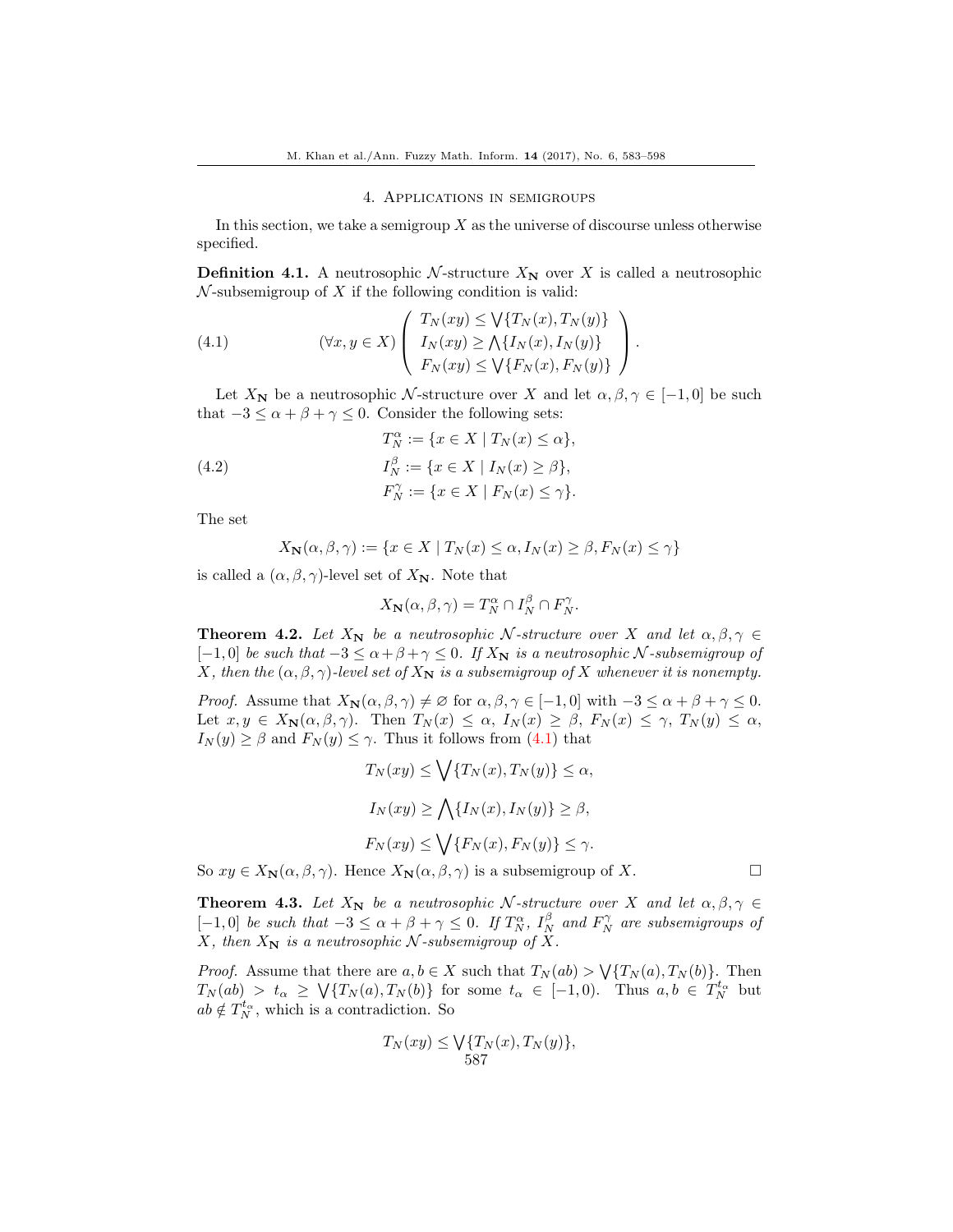for all  $x, y \in X$ .

Assume that  $I_N(ab) < \bigwedge \{I_N(a), I_N(b)\}\$ , for some  $a, b \in X$ . Then  $a, b \in I_N^{t_\beta}$  and  $ab \notin I_N^{t_\beta}$ , for  $t_\beta := \bigwedge \{I_N(a), I_N(b)\}.$  This is a contradiction. Thus

$$
I_N(xy) \ge \bigwedge \{I_N(x), I_N(y)\},\
$$

for all  $x, y \in X$ .

Now, suppose that there exist  $a, b \in X$  and  $t_{\gamma} \in [-1, 0)$  such that

$$
F_N(ab) > t_\gamma \ge \bigvee \{F_N(a), F_N(b)\}.
$$

Then  $a, b \in F_N^{t_\gamma}$  and  $ab \notin F_N^{t_\gamma}$ , which is a contradiction. Thus

$$
F_N(xy) \le \bigvee \{F_N(x), F_N(y)\},\
$$

for all  $x, y \in X$ . Hence  $X_N$  is a neutrosophic N-subsemigroup of X.

**Theorem 4.4.** The intersection of two neutrosophic  $N$ -subsemigroups is also a neutrosophic  $N$ -subsemigroup.

*Proof.* Let  $X_N := \frac{X}{(T_N, I_N, F_N)}$  and  $X_M := \frac{X}{(T_M, I_M, F_M)}$  be neutrosophic N-subsemigroups of X. For any  $x, y \in X$ , we have

$$
T_{N\cap M}(xy) = \bigvee \{T_N(xy), T_M(xy)\}
$$
  
\n
$$
\leq \bigvee \left\{ \bigvee \{T_N(x), T_N(y)\}, \bigvee \{T_M(x), T_M(y)\} \right\}
$$
  
\n
$$
= \bigvee \left\{ \bigvee \{T_N(x), T_M(x)\}, \bigvee \{T_N(y), T_M(y)\} \right\}
$$
  
\n
$$
= \bigvee \{T_{N\cap M}(x), T_{N\cap M}(y)\},
$$

$$
I_{N\cap M}(xy) = \bigwedge \{I_N(xy), I_M(xy)\}
$$
  
\n
$$
\geq \bigwedge \{ \bigwedge \{I_N(x), I_N(y)\}, \bigwedge \{I_M(x), I_M(y)\} \}
$$
  
\n
$$
= \bigwedge \{ \bigwedge \{I_N(x), I_M(x)\}, \bigwedge \{I_N(y), I_M(y)\} \}
$$
  
\n
$$
= \bigwedge \{I_{N\cap M}(x), I_{N\cap M}(y)\}
$$

and

$$
F_{N \cap M}(xy) = \bigvee \{F_N(xy), F_M(xy)\}
$$
  
\n
$$
\leq \bigvee \{ \bigvee \{F_N(x), F_N(y)\}, \bigvee \{F_M(x), F_M(y)\} \}
$$
  
\n
$$
= \bigvee \{ \bigvee \{F_N(x), F_M(x)\}, \bigvee \{F_N(y), F_M(y)\} \}
$$
  
\n
$$
= \bigvee \{F_{N \cap M}(x), F_{N \cap M}(y)\},
$$

for all  $x, y \in X$ . Then  $X_{\mathbb{N} \cap \mathbb{M}}$  is a neutrosophic  $\mathcal{N}$ -subsemigroup of X.

**Corollary 4.5.** If  $\{X_{N_i} \mid i \in \mathbb{N}\}\$ is a family of neutrosophic N-subsemigroups of X, then so is  $X_{\cap N_i}$ .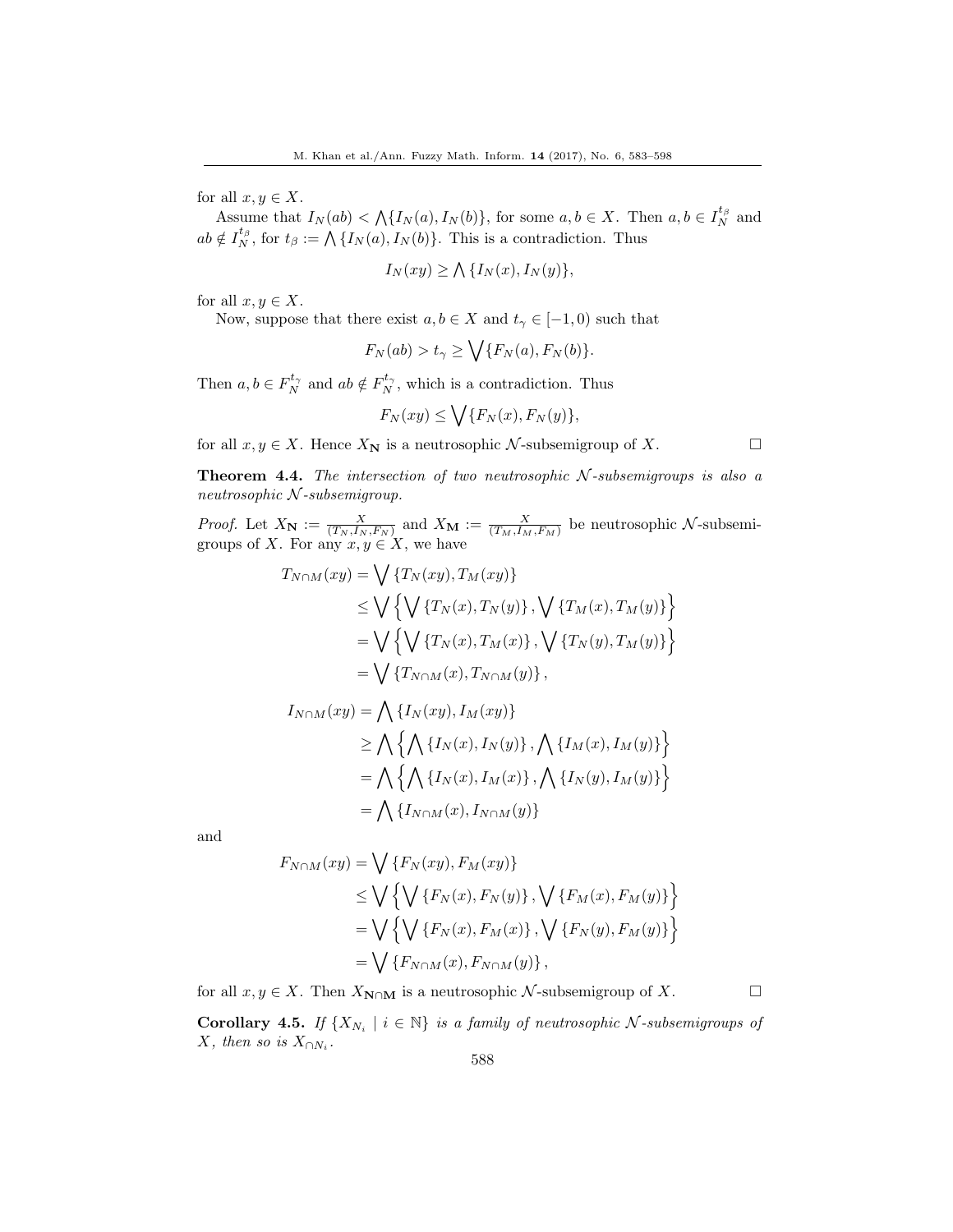Let  $X_N := \frac{X}{(T_N, I_N, F_N)}$  and  $X_M := \frac{X}{(T_M, I_M, F_M)}$  be neutrosophic  $N$ -structures over X. The neutrosophic N-product of  $X_N$  and  $X_M$  is defined to be a neutrosophic  $\mathcal N$ -structure over X

$$
X_{\mathbf{N}} \odot X_{\mathbf{M}} = \frac{X}{T_{N \circ M}, I_{N \circ M}, F_{N \circ M}}
$$
  
= 
$$
\left\{ \frac{x}{T_{N \circ M}(x), I_{N \circ M}(x), F_{N \circ M}(x)} \mid x \in X \right\},
$$

where

$$
T_{N \circ M}(x) = \begin{cases} \bigwedge_{x=yz} \{T_N(y) \vee T_M(z)\} & \text{if } \exists y, z \in X \text{ such that } x = yz\\ 0 & \text{otherwise,} \end{cases}
$$

$$
I_{N \circ M}(x) = \begin{cases} \sqrt{\sqrt{I_N(y) \wedge I_M(z)}} & \text{if } \exists y, z \in X \text{ such that } x = yz \\ -1 & \text{otherwise} \end{cases}
$$

and

$$
F_{N \circ M}(x) = \begin{cases} \bigwedge_{x=yz} \{ F_N(y) \lor F_M(z) \} & \text{if } \exists y, z \in X \text{ such that } x = yz \\ 0 & \text{otherwise.} \end{cases}
$$

For any  $x \in X$ , the element  $\frac{x}{T_{N \circ M}(x), T_{N \circ M}(x), F_{N \circ M}(x)}$  is simply denoted by  $(X_N \odot X_M)(x) := (T_{N \circ M}(x), I_{N \circ M}(x), F_{N \circ M}(x))$ 

for the sake of convenience.

<span id="page-7-0"></span>**Theorem 4.6.** A neutrosophic N-structure  $X_N$  over X is a neutrosophic N-subsemigroup of X if and only if  $X_{\mathbf{N}} \odot X_{\mathbf{N}} \subseteq X_{\mathbf{N}}$ .

*Proof.* Assume that  $X_N$  is a neutrosophic N-subsemigroup of X and let  $x \in X$ . If  $x \neq yz$  for all  $x, y \in X$ , then clearly  $X_{N} \odot X_{N} \subseteq X_{N}$ . Assume that there exist  $a, b \in X$  such that  $x = ab$ . Then

$$
T_{N \circ N}(x) = \bigwedge_{x=ab} \{T_N(a) \lor T_N(b)\} \ge \bigwedge_{x=ab} T_N(ab) = T_N(x),
$$
  

$$
I_{N \circ N}(x) = \bigvee_{x=ab} \{I_N(a) \land I_N(b)\} \le \bigvee_{x=ab} I_N(ab) = I_N(x),
$$

and

$$
F_{N\circ N}(x) = \bigwedge_{x=ab} \{F_N(a) \vee F_N(b)\} \ge \bigwedge_{x=ab} F_N(ab) = F_N(x).
$$

Thus  $X_{\mathbf{N}} \odot X_{\mathbf{N}} \subseteq X_{\mathbf{N}}$ .

Conversely, let  $X_N$  be any neutrosophic N-structure over X such that  $X_N \odot X_N \subseteq$  $X_N$ . Let x and y be any elements of X and let  $a = xy$ . Then

$$
T_N(xy) = T_N(a) \le T_{N \circ N}(a) = \bigwedge_{a=bc} \{T_N(b) \lor T_N(c)\} \le T_N(x) \lor T_N(y),
$$
  

$$
I_N(xy) = I_N(a) \ge I_{N \circ N}(a) = \bigvee_{\substack{a=bc\\589}} \{I_N(b) \land I_N(c)\} \ge I_N(x) \land I_N(y),
$$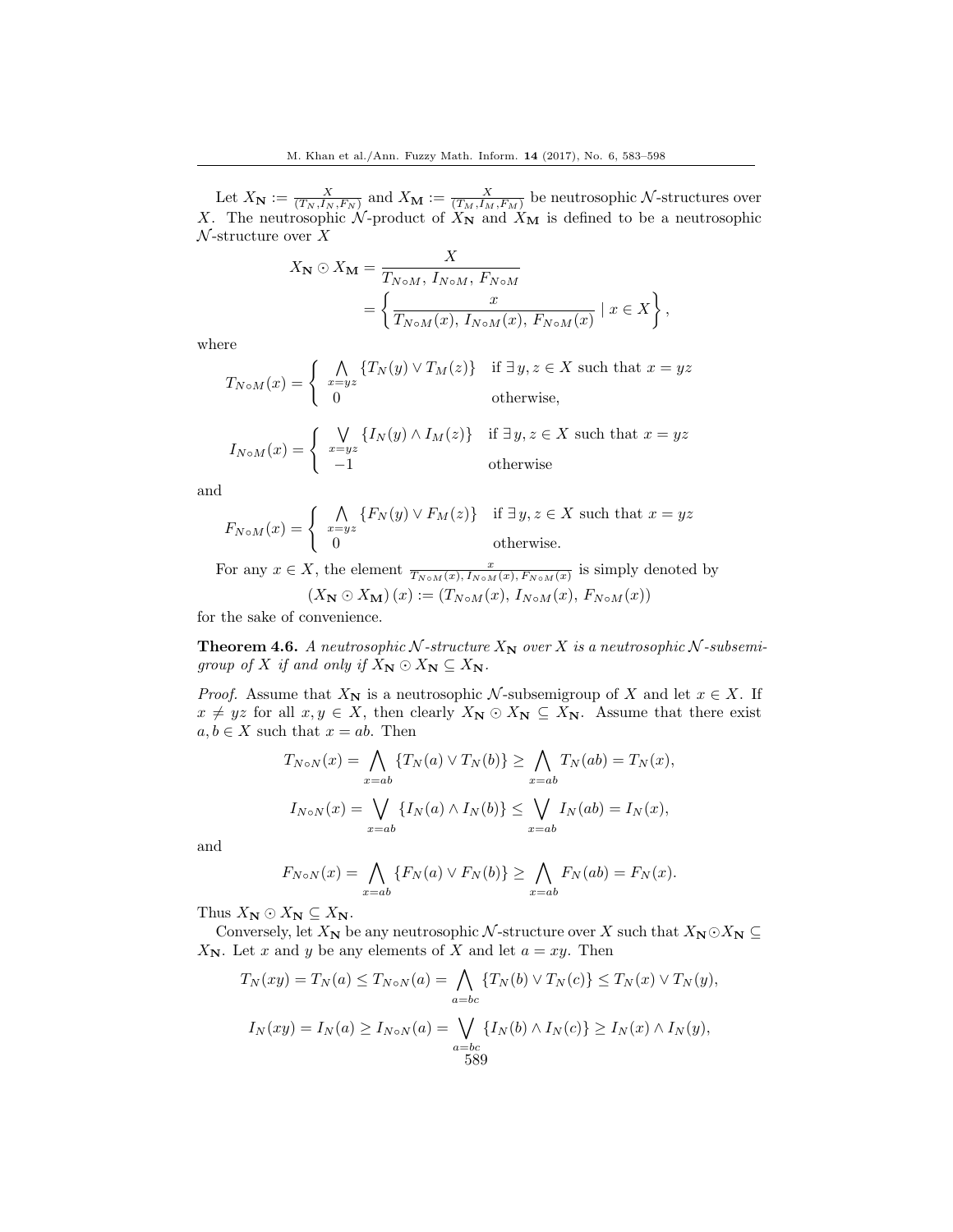$$
F_N(xy) = F_N(a) \le F_{N \circ N}(a) = \bigwedge_{a=bc} \{ F_N(b) \vee F_N(c) \} \le F_N(x) \vee F_N(y).
$$

Thus  $X_N$  is a neutrosophic  $\mathcal N$ -subsemigroup of X.

Since  $[-1, 0]$  is a completely distributive lattice with respect to the usual ordering, we have the following theorem.

**Theorem 4.7.** If  $\{X_{N_i} \mid i \in \mathbb{N}\}\$ is a family of neutrosophic  $N$ -subsemigroups of X, then  $({X_{N_i} \mid i \in \mathbb{N}}, \subseteq)$  forms a complete distributive lattice.

**Theorem 4.8.** Let X be a semigroup with identity e and let  $X_N := \frac{X}{(T_N, I_N, F_N)}$  be a neutrosophic  $N$ -structure over  $X$  such that

$$
(\forall x \in X) (X_{\mathbf{N}}(e) \ge X_{\mathbf{N}}(x)),
$$

that is,  $T_N(e) \le T_N(x)$ ,  $I_N(e) \ge I_N(x)$  and  $F_N(e) \le F_N(x)$  for all  $x \in X$ . If  $X_N$  is a neutrosophic  $N$ -subsemigroup of X, then  $X_N$  is neutrosophic idempotent, that is,  $X_{\mathbf{N}} \odot X_{\mathbf{N}} = X_{\mathbf{N}}.$ 

*Proof.* For any  $x \in X$ , we have

$$
T_{N \circ N}(x) = \bigwedge_{x = yz} \{T_N(y) \lor T_N(z)\} \le T_N(x) \lor T_N(e) = T_N(x),
$$
  

$$
I_{N \circ N}(x) = \bigvee_{x = yz} \{I_N(y) \land I_N(z)\} \ge I_N(x) \land I_N(e) = I_N(x)
$$

and

$$
F_{N \circ N}(x) = \bigwedge_{x = yz} \{ F_N(y) \lor F_N(z) \} \le F_N(x) \lor F_N(e) = F_N(x).
$$

This shows that  $X_N \subseteq X_N \odot X_N$ . Since  $X_N \supseteq X_N \odot X_N$ , by Theorem [4.6,](#page-7-0) we know that  $X_N$  is neutrosophic idempotent.

**Definition 4.9.** A neutrosophic N-structure  $X_N$  over X is called an  $\varepsilon$ -neutrosophic  $\mathcal N$ -subsemigroup of  $X$ , if the following condition is valid:

<span id="page-8-0"></span>(4.3) 
$$
(\forall x, y \in X) \left( \begin{array}{c} T_N(xy) \leq \bigvee \{T_N(x), T_N(y), \varepsilon_T\} \\ I_N(xy) \geq \bigwedge \{I_N(x), I_N(y), \varepsilon_I\} \\ F_N(xy) \leq \bigvee \{F_N(x), F_N(y), \varepsilon_F\} \end{array} \right),
$$

where  $\varepsilon_T, \varepsilon_I, \varepsilon_F \in [-1, 0]$  such that  $-3 \leq \varepsilon_T + \varepsilon_I + \varepsilon_F \leq 0$ .

**Example 4.10.** Let  $X = \{e, a, b, c\}$  be a semigroup with the Cayley table which is given in Table [1.](#page-9-0)

Let  $X_N$  be a neutrosophic N-structure over X which is given as follows:

$$
X_{\mathbf{N}} = \left\{ \frac{e}{(-0.4, -0.3, -0.25)}, \frac{a}{(-0.3, -0.5, -0.25)}, \frac{b}{(-0.2, -0.3, -0.2)}, \frac{c}{(-0.1, -0.7, -0.1)} \right\}.
$$

Then  $X_N$  is an  $\varepsilon$ -neutrosophic N-subsemigroup of X with  $\varepsilon = (-0.4 - 0.2, -0.3)$ .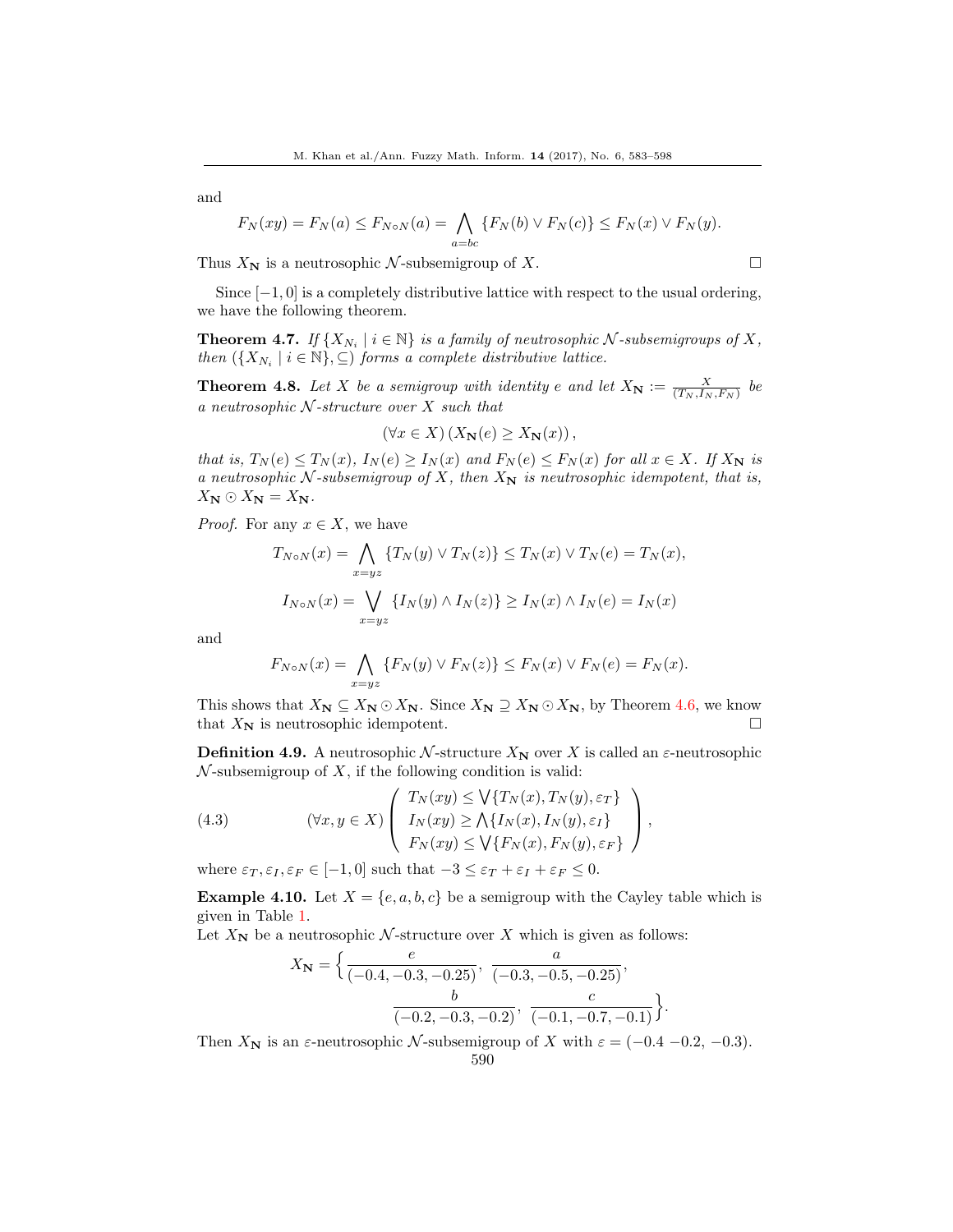TABLE 1. Cayley table for the binary operation "."

<span id="page-9-0"></span>

| $\bullet$        | $\epsilon$ | a                |            | Ċ          |
|------------------|------------|------------------|------------|------------|
| $\epsilon$       | $\epsilon$ | $\epsilon$       | $\epsilon$ | $\epsilon$ |
| $\boldsymbol{a}$ | $\epsilon$ | $\boldsymbol{a}$ | $\epsilon$ | $\it a$    |
| b                | $\epsilon$ | $\epsilon$       | b          |            |
| с                | e          | a                |            | c          |

**Proposition 4.11.** Let  $X_N$  be an  $\varepsilon$ -neutrosophic N-subsemigroup of X. If  $X_N(x) \leq$  $(\varepsilon_T, \varepsilon_I, \varepsilon_F)$ , that is,  $T_N(x) \geq \varepsilon_T$ ,  $I_N(x) \leq \varepsilon_I$  and  $F_N(x) \geq \varepsilon_F$ , for all  $x \in X$ , then  $X_N$  is a neutrosophic N-subsemigroup of X.

Proof. Straightforward. □

**Theorem 4.12.** Let  $X_N$  be a neutrosophic N-structure over X and let  $\alpha, \beta, \gamma \in$  $[-1, 0]$  be such that  $-3 \le \alpha + \beta + \gamma \le 0$ . If  $X_N$  is an  $\varepsilon$ -neutrosophic N-subsemigroup of X, then the  $(\alpha, \beta, \gamma)$ -level set of  $X_N$  is a subsemigroup of X whenever  $(\alpha, \beta, \gamma) \leq$  $(\varepsilon_T, \varepsilon_I, \varepsilon_F)$ , that is,  $\alpha \geq \varepsilon_T$ ,  $\beta \leq \varepsilon_I$  and  $\gamma \geq \varepsilon_F$ .

*Proof.* Assume that  $X_{\mathbf{N}}(\alpha, \beta, \gamma) \neq \emptyset$  for  $\alpha, \beta, \gamma \in [-1, 0]$  with  $-3 \leq \alpha + \beta + \gamma \leq 0$ . Let  $x, y \in X_{\mathbb{N}}(\alpha, \beta, \gamma)$ . Then  $T_N(x) \leq \alpha$ ,  $I_N(x) \geq \beta$ ,  $F_N(x) \leq \gamma$ ,  $T_N(y) \leq \alpha$ ,  $I_N(y) \geq \beta$  and  $F_N(y) \leq \gamma$ . Thus it follows from [\(4.3\)](#page-8-0) that

$$
T_N(xy) \le \bigvee \{T_N(x), T_N(y), \varepsilon_T\} \le \bigvee \{\alpha, \varepsilon_T\} = \alpha,
$$
  
\n
$$
I_N(xy) \ge \bigwedge \{I_N(x), I_N(y), \varepsilon_I\} \ge \bigwedge \{\beta, \varepsilon_I\} = \beta,
$$
  
\n
$$
F_N(xy) \le \bigvee \{F_N(x), F_N(y), \varepsilon_F\} \le \bigvee \{\gamma, \varepsilon_F\} = \gamma.
$$

So  $xy \in X_{\mathbf{N}}(\alpha, \beta, \gamma)$ . Hence  $X_{\mathbf{N}}(\alpha, \beta, \gamma)$  is a subsemigroup of X.

**Theorem 4.13.** Let  $X_N$  be a neutrosophic N-structure over X and let  $\alpha, \beta, \gamma \in$  $[-1,0]$  be such that  $-3 \le \alpha + \beta + \gamma \le 0$ . If  $T_N^{\alpha}$ ,  $I_N^{\beta}$  and  $F_N^{\gamma}$  are subsemigroups of X for all  $\varepsilon_T, \varepsilon_I, \varepsilon_F \in [-1, 0]$  with  $-3 \leq \varepsilon_T + \varepsilon_I + \varepsilon_F \leq 0$  and  $(\alpha, \beta, \gamma) \leq (\varepsilon_T, \varepsilon_I, \varepsilon_F)$ , then  $X_N$  is an  $\varepsilon$ -neutrosophic N-subsemigroup of X.

*Proof.* Assume that there are  $a, b \in X$  such that

$$
T_N(ab) > \bigvee \{T_N(a), T_N(b), \varepsilon_T\}.
$$

Then  $T_N(ab) > t_\alpha \geq \sqrt{\{T_N(a), T_N(b), \varepsilon_T\}}$ , for some  $t_\alpha \in [-1, 0)$ . It follows that  $a, b \in T_N^{t_\alpha}, ab \notin T_N^{t_\alpha}$  and  $t_\alpha \geq \varepsilon_T$ . This is a contradiction, since  $T_N^{t_\alpha}$  is a subsemigroup of  $X$  by hypothesis. Thus

$$
T_N(xy) \leq \bigvee \{T_N(x), T_N(y), \varepsilon_T\},
$$

for all  $x, y \in X$ . Suppose that  $I_N(ab) < \bigwedge \{I_N(a), I_N(b), \varepsilon_I\}$ , for some  $a, b \in X$ . If we take  $t_{\beta} := \bigwedge \{I_N(a), I_N(b), \varepsilon_I\},\$  then  $a, b \in I_N^{t_{\beta}}$ ,  $ab \notin I_N^{t_{\beta}}$  and  $t_{\beta} \leq \varepsilon_I$ . This is a contradiction. So

$$
I_N(xy) \ge \bigwedge \{I_N(x), I_N(y), \varepsilon_I\},
$$
  
591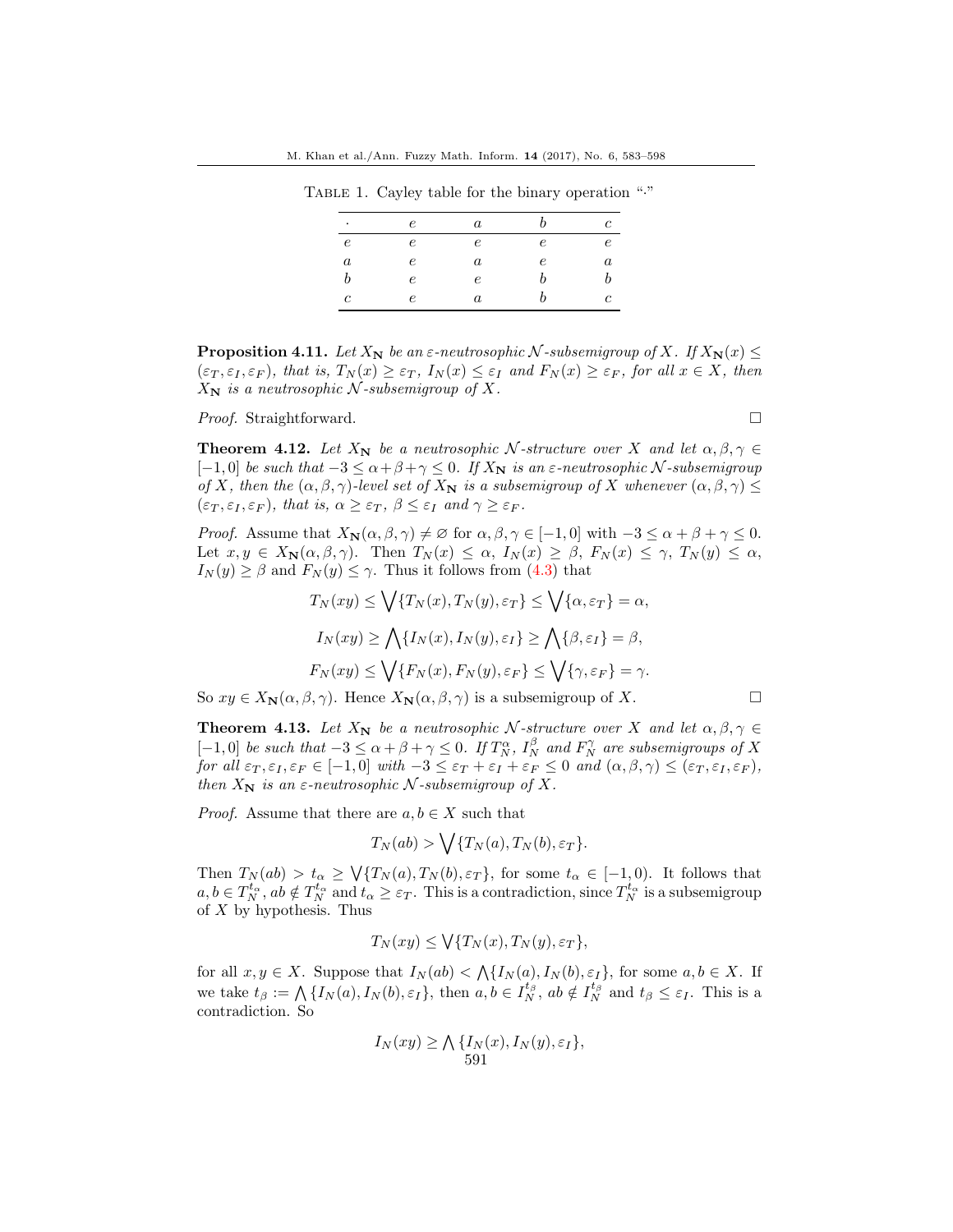for all  $x, y \in X$ . Now, suppose that there exist  $a, b \in X$  and  $t_{\gamma} \in [-1, 0)$  such that

$$
F_N(ab) > t_{\gamma} \ge \bigvee \{F_N(a), F_N(b), \varepsilon_F\}.
$$

Then  $a, b \in F_N^{t_\gamma}$ ,  $ab \notin F_N^{t_\gamma}$  and  $t_\gamma \geq \varepsilon_F$ , which is a contradiction. Thus

$$
F_N(xy) \le \bigvee \{F_N(x), F_N(y), \varepsilon_F\},
$$

for all  $x, y \in X$ . Hence  $X_N$  is an  $\varepsilon$ -neutrosophic  $\mathcal N$ -subsemigroup of X.

**Theorem 4.14.** For any  $\varepsilon_T$ ,  $\varepsilon_I$ ,  $\varepsilon_F$ ,  $\delta_T$ ,  $\delta_I$ ,  $\delta_F \in [-1,0]$  with  $-3 \leq \varepsilon_T + \varepsilon_I + \varepsilon_F \leq 0$ and  $-3 \leq \delta_T + \delta_I + \delta_F \leq 0$ , if  $X_N$  and  $X_M$  are an  $\varepsilon$ -neutrosophic N-subsemigroup and a  $\delta$ -neutrosophic N-subsemigroup, respectively, of X, then their intersection is a ξ-neutrosophic N-subsemigroup of X for  $\xi := \varepsilon \wedge \delta$ , that is,  $(\xi_T, \xi_I, \xi_F) =$  $(\varepsilon_T \vee \delta_T, \varepsilon_I \wedge \delta_I, \varepsilon_F \vee \delta_F).$ 

*Proof.* For any  $x, y \in X$ , we have

$$
T_{N\cap M}(xy) = \bigvee \{T_N(xy), T_M(xy)\}
$$
  
\n
$$
\leq \bigvee \left\{ \bigvee \{T_N(x), T_N(y), \varepsilon_T\}, \bigvee \{T_M(x), T_M(y), \delta_T\} \right\}
$$
  
\n
$$
\leq \bigvee \left\{ \bigvee \{T_N(x), T_N(y), \xi_T\}, \bigvee \{T_M(x), T_M(y), \xi_T\} \right\}
$$
  
\n
$$
= \bigvee \left\{ \bigvee \{T_N(x), T_M(x), \xi_T\}, \bigvee \{T_N(y), T_M(y), \xi_T\} \right\}
$$
  
\n
$$
= \bigvee \left\{ \bigvee \{T_N(x), T_M(x)\}, \bigvee \{T_N(y), T_M(y)\}, \xi_T \right\}
$$
  
\n
$$
= \bigvee \{T_{N\cap M}(x), T_{N\cap M}(y), \xi_T\},
$$

$$
I_{N\cap M}(xy) = \bigwedge \{I_N(xy), I_M(xy)\}
$$
  
\n
$$
\geq \bigwedge \{\bigwedge \{I_N(x), I_N(y), \varepsilon_I\}, \bigwedge \{I_M(x), I_M(y), \delta_I\}\}\
$$
  
\n
$$
\geq \bigwedge \{\bigwedge \{I_N(x), I_N(y), \xi_I\}, \bigwedge \{I_M(x), I_M(y), \xi_I\}\}\
$$
  
\n
$$
= \bigwedge \{\bigwedge \{I_N(x), I_M(x), \xi_I\}, \bigwedge \{I_N(y), I_M(y), \xi_I\}\}\
$$
  
\n
$$
= \bigwedge \{\bigwedge \{I_N(x), I_M(x)\}, \bigwedge \{I_N(y), I_M(y)\}, \xi_I\}\
$$
  
\n
$$
= \bigwedge \{I_{N\cap M}(x), I_{N\cap M}(y), \xi_I\},
$$
  
\n
$$
592
$$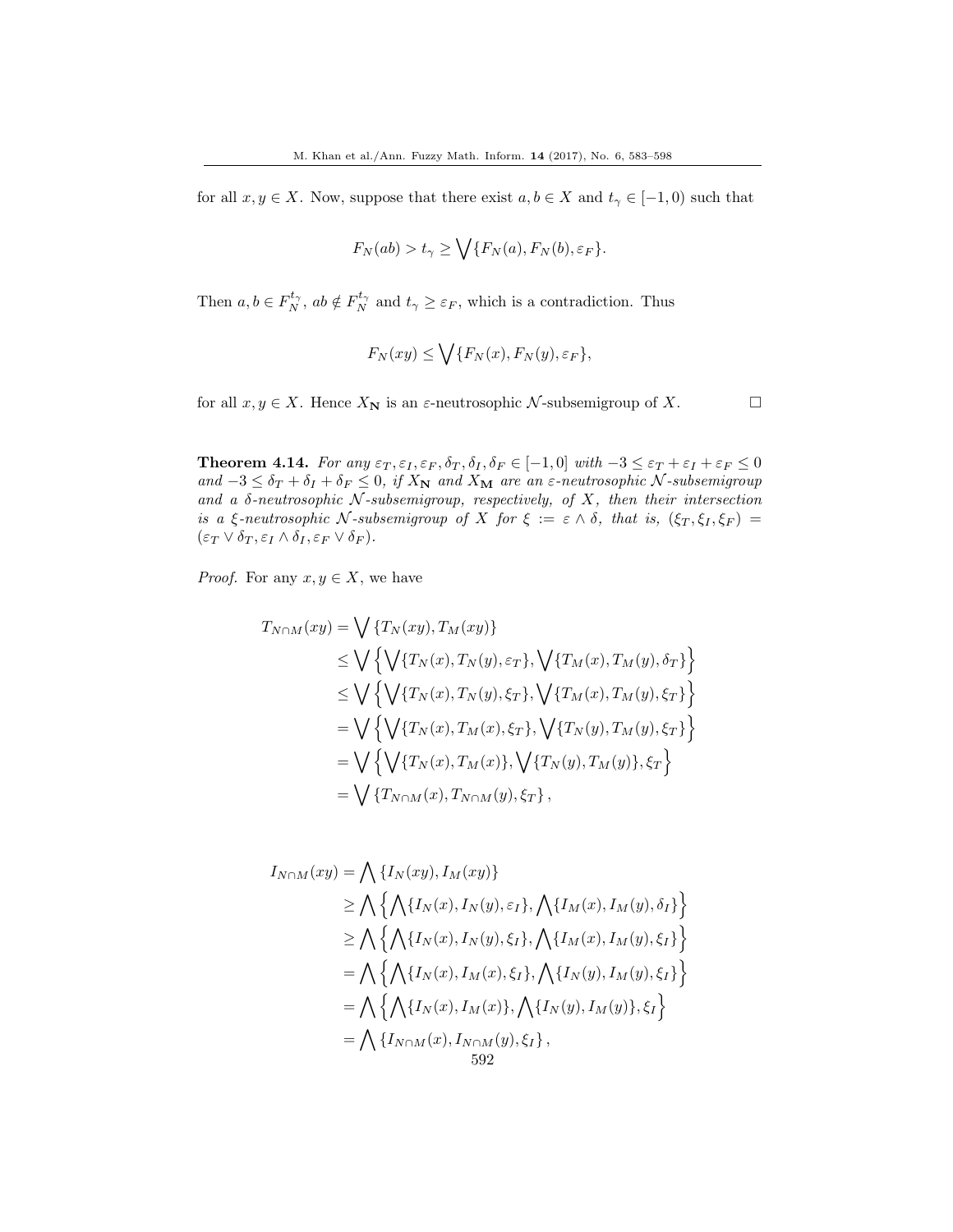$$
F_{N \cap M}(xy) = \bigvee \{F_N(xy), F_M(xy)\}
$$
  
\n
$$
\leq \bigvee \left\{ \bigvee \{F_N(x), F_N(y), \varepsilon_F\}, \bigvee \{F_M(x), F_M(y), \delta_F\} \right\}
$$
  
\n
$$
\leq \bigvee \left\{ \bigvee \{F_N(x), F_N(y), \xi_F\}, \bigvee \{F_M(x), F_M(y), \xi_F\} \right\}
$$
  
\n
$$
= \bigvee \left\{ \bigvee \{F_N(x), F_M(x), \xi_F\}, \bigvee \{F_N(y), F_M(y), \xi_F\} \right\}
$$
  
\n
$$
= \bigvee \left\{ \bigvee \{F_N(x), F_M(x)\}, \bigvee \{F_N(y), F_M(y)\}, \xi_F \right\}
$$
  
\n
$$
= \bigvee \{F_{N \cap M}(x), F_{N \cap M}(y), \xi_F\}.
$$

Then  $X_{N\cap M}$  is a  $\xi$ -neutrosophic  $\mathcal N$ -subsemigroup of X.

**Theorem 4.15.** Let  $X_N$  be an  $\varepsilon$ -neutrosophic  $N$ -subsemigroup of  $X$ . If

$$
\kappa := (\kappa_T, \kappa_I, \kappa_F) = \left( \bigvee_{x \in X} \{T_N(x)\}, \bigwedge_{x \in X} \{I_N(x)\}, \bigvee_{x \in X} \{F_N(x)\}\right),
$$

then the set

$$
\Omega := \{ x \in X \mid T_N(x) \le \kappa_T \vee \varepsilon_T, I_N(x) \ge \kappa_I \wedge \varepsilon_I, F_N(x) \le \kappa_F \vee \varepsilon_F \}
$$

is a subsemigroup of X.

*Proof.* Let  $x, y \in \Omega$  for any  $x, y \in X$ . Then

$$
T_N(x) \le \kappa_T \vee \varepsilon_T = \bigvee_{x \in X} \{T_N(x)\} \vee \varepsilon_T,
$$
  
\n
$$
I_N(x) \ge \kappa_I \wedge \varepsilon_I = \bigwedge_{x \in X} \{I_N(x)\} \wedge \varepsilon_I,
$$
  
\n
$$
F_N(x) \le \kappa_F \vee \varepsilon_F = \bigvee_{x \in X} \{F_N(x)\} \vee \varepsilon_F,
$$
  
\n
$$
T_N(y) \le \kappa_T \vee \varepsilon_T = \bigvee_{y \in X} \{T_N(y)\} \vee \varepsilon_T,
$$
  
\n
$$
I_N(y) \ge \kappa_I \wedge \varepsilon_I = \bigwedge_{y \in X} \{I_N(y)\} \wedge \varepsilon_I,
$$
  
\n
$$
F_N(y) \le \kappa_F \vee \varepsilon_F = \bigvee_{y \in X} \{F_N(y)\} \vee \varepsilon_F.
$$

Thus it follows from [\(4.3\)](#page-8-0) that

$$
T_N(xy) \le \bigvee \{T_N(x), T_N(y), \varepsilon_T\}
$$
  
\n
$$
\le \bigvee \{\kappa_T \vee \varepsilon_T, \kappa_T \vee \varepsilon_T, \varepsilon_T\}
$$
  
\n
$$
= \kappa_T \vee \varepsilon_T,
$$
  
\n593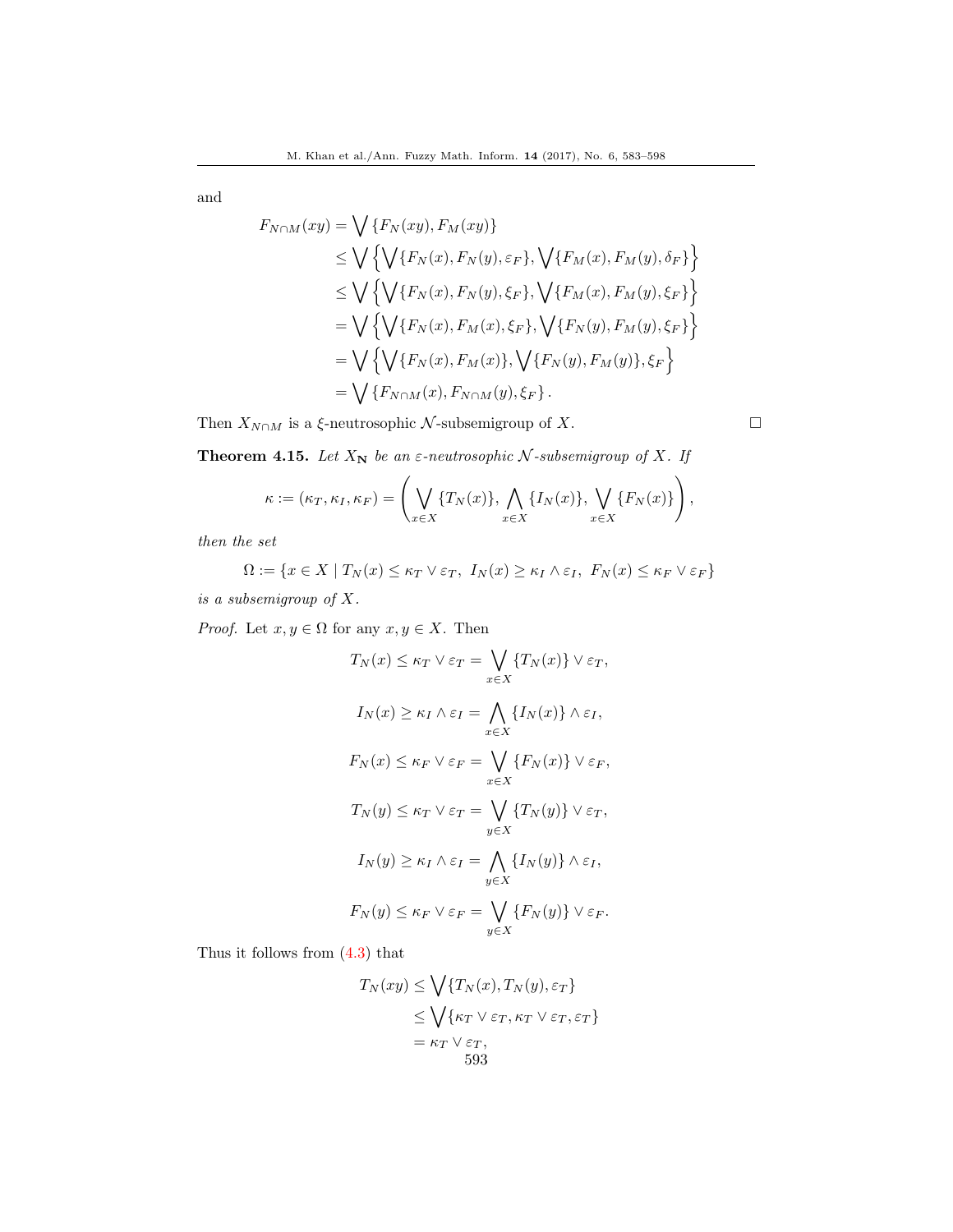$$
I_N(xy) \ge \bigwedge \{I_N(x), I_N(y), \varepsilon_I\}
$$
  
\n
$$
\ge \bigwedge \{\kappa_I \wedge \varepsilon_I, \kappa_I \wedge \varepsilon_I, \varepsilon_I\}
$$
  
\n
$$
= \kappa_I \wedge \varepsilon_I
$$

$$
F_N(xy) \le \bigvee \{ F_N(x), F_N(y), \varepsilon_F \}
$$
  
 
$$
\le \bigvee \{ \kappa_F \vee \varepsilon_F, \kappa_F \vee \varepsilon_F, \varepsilon_F \}
$$
  
=  $\kappa_F \vee \varepsilon_F$ .

So  $xy \in \Omega$ . Hence  $\Omega$  is a subsemigroup of X.

For a map  $f: X \to Y$  of semigroups and a neutrosophic N-structure  $X_{\mathbf{N}} := \frac{Y}{(T_N, I_N, F_N)}$  over Y and  $\varepsilon = (\varepsilon_T, \varepsilon_I, \varepsilon_F)$  with  $-3 \leq \varepsilon_T + \varepsilon_I + \varepsilon_F \leq 0$ , define a neutrosophic N-structure  $X_N^{\varepsilon} := \frac{X}{(T_N^{\varepsilon}, I_N^{\varepsilon}, F_N^{\varepsilon})}$  over X by:

$$
T_N^{\varepsilon}: X \to [-1, 0], \ x \mapsto \bigvee \{T_N(f(x)), \varepsilon_T\},
$$
  

$$
F_N^{\varepsilon}: X \to [-1, 0], \ x \mapsto \bigwedge \{I_N(f(x)), \varepsilon_I\},
$$
  

$$
F_N^{\varepsilon}: X \to [-1, 0], \ x \mapsto \bigvee \{F_N(f(x)), \varepsilon_F\}.
$$

**Theorem 4.16.** Let  $f: X \to Y$  be a homomorphism of semigroups. If a neutrosophic N-structure  $X_N := \frac{Y}{(T_N, I_N, F_N)}$  over Y is an  $\varepsilon$ -neutrosophic N-subsemigroup of Y, then  $X^{\varepsilon}_{\mathbf{N}} := \frac{X}{(T^{\varepsilon}_{N},F^{\varepsilon}_{N},F^{\varepsilon}_{N})}$  is an  $\varepsilon$ -neutrosophic N-subsemigroup of X.

*Proof.* For any  $x, y \in X$ , we have

$$
T_N^{\varepsilon}(xy) = \bigvee \{T_N(f(xy)), \varepsilon_T\}
$$
  
=  $\bigvee \{T_N(f(x)f(y)), \varepsilon_T\}$   
 $\leq \bigvee \{\bigvee \{T_N(f(x)), T_N(f(y)), \varepsilon_T\}, \varepsilon_T\}$   
=  $\bigvee \{\bigvee \{T_N(f(x)), \varepsilon_T\}, \bigvee \{T_N(f(y)), \varepsilon_T\}, \varepsilon_T\}$   
=  $\bigvee \{T_N^{\varepsilon}(x), T_N^{\varepsilon}(y), \varepsilon_T\},$ 

$$
I_N^{\varepsilon}(xy) = \bigwedge \{I_N(f(xy)), \varepsilon_I\}
$$
  
=  $\bigwedge \{I_N(f(x)f(y)), \varepsilon_I\}$   

$$
\geq \bigwedge \{\bigwedge \{I_N(f(x)), I_N(f(y)), \varepsilon_I\}, \varepsilon_I\}
$$
  
=  $\bigwedge \{\bigwedge \{I_N(f(x)), \varepsilon_I\}, \bigwedge \{I_N(f(y)), \varepsilon_I\}, \varepsilon_I\}$   
=  $\bigwedge \{I_N^{\varepsilon}(x), I_N^{\varepsilon}(y), \varepsilon_I\},$   
594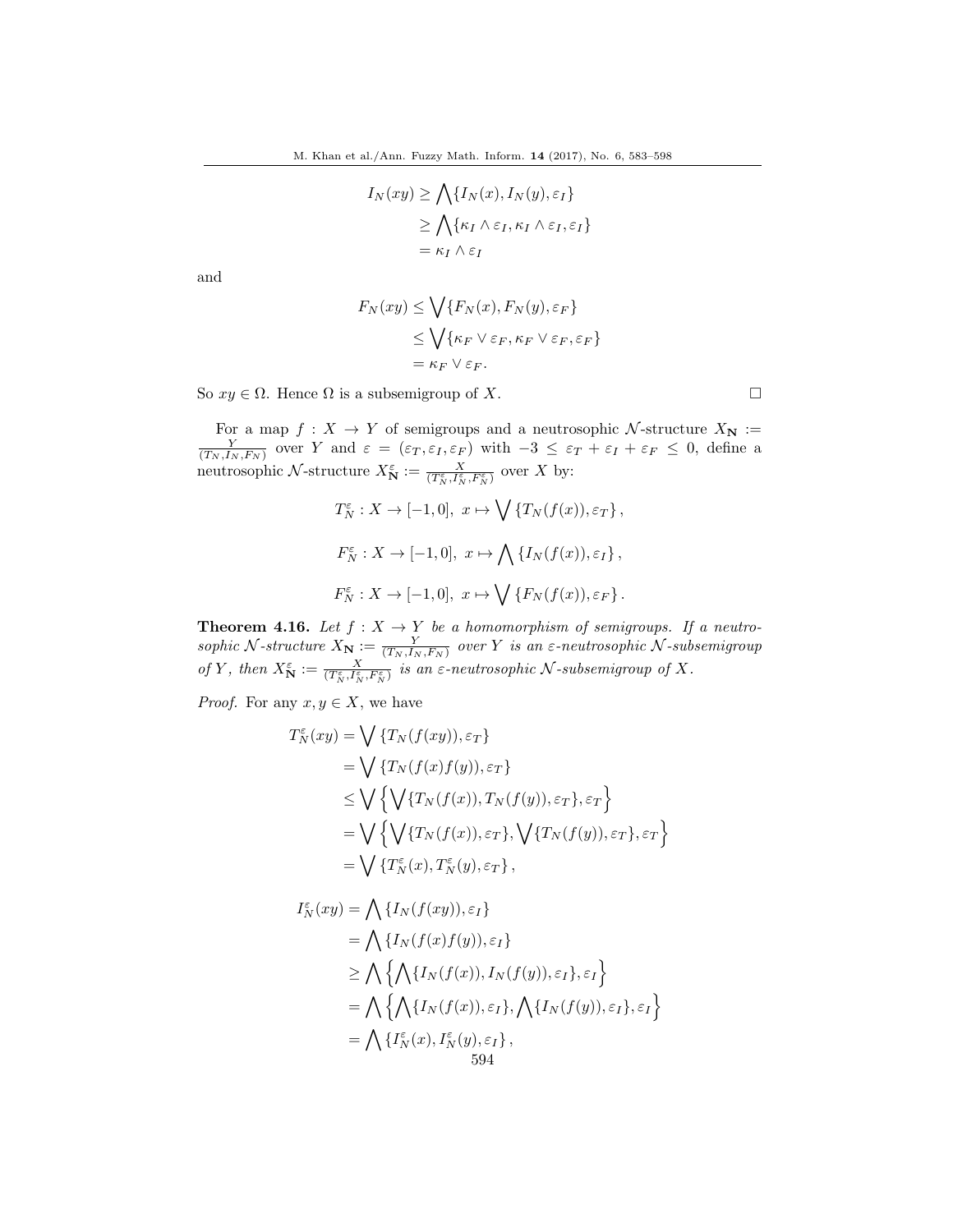$$
F_N^{\varepsilon}(xy) = \bigvee \{F_N(f(xy)), \varepsilon_F\}
$$
  
= 
$$
\bigvee \{F_N(f(x)f(y)), \varepsilon_F\}
$$
  

$$
\leq \bigvee \{\bigvee \{F_N(f(x)), F_N(f(y)), \varepsilon_F\}, \varepsilon_F\}
$$
  
= 
$$
\bigvee \{\bigvee \{F_N(f(x)), \varepsilon_F\}, \bigvee \{F_N(f(y)), \varepsilon_F\}, \varepsilon_F\}
$$
  
= 
$$
\bigvee \{F_N^{\varepsilon}(x), F_N^{\varepsilon}(y), \varepsilon_F\}.
$$

Then  $X_N^{\varepsilon} := \frac{X}{(T_N^{\varepsilon}, I_N^{\varepsilon}, F_N^{\varepsilon})}$  is an  $\varepsilon$ -neutrosophic  $\mathcal N$ -subsemigroup of X.

Let  $f: X \to Y$  be a function of sets. If  $Y_{\mathbf{M}} := \frac{Y}{(T_M, I_M, F_M)}$  is a neutrosophic  $\mathcal{N}$ structures over Y, then the preimage of  $Y_M$  under  $\hat{f}$  is defined to be a neutrosophic  $\mathcal{N}$ -structures

$$
f^{-1}(Y_M) = \frac{X}{(f^{-1}(T_M), f^{-1}(I_M), f^{-1}(F_M))}
$$

over X, where  $f^{-1}(T_M)(x) = T_M(f(x)), f^{-1}(I_M)(x) = I_M(f(x))$  and  $f^{-1}(F_M)(x) =$  $F_M(f(x))$  for all  $x \in X$ .

**Theorem 4.17.** Let  $f : X \to Y$  be a homomorphism of semigroups. If  $Y_M := \frac{Y}{(T_M, I_M, F_M)}$  is a neutrosophic N-subsemigroup of Y, then the preimage of  $Y_M$  under  $f$  is a neutrosophic N-subsemigroup of X.

Proof. Let

$$
f^{-1}(Y_{\mathbf{M}}) = \frac{X}{(f^{-1}(T_M), f^{-1}(I_M), f^{-1}(F_M))}
$$

be the preimage of  $Y_M$  under f. For any  $x, y \in X$ , we have

$$
f^{-1}(T_M)(xy) = T_M(f(xy)) = T_M(f(x)f(y))
$$
  
\n
$$
\leq \bigvee \{T_M(f(x)), T_M(f(y))\}
$$
  
\n
$$
= \bigvee \{f^{-1}(T_M)(x), f^{-1}(T_M)(y)\},
$$
  
\n
$$
f^{-1}(I_M)(xy) = I_M(f(xy)) = I_M(f(x)f(y))
$$
  
\n
$$
\geq \bigwedge \{I_M(f(x)), I_M(f(y))\}
$$
  
\n
$$
= \bigwedge \{f^{-1}(I_M)(x), f^{-1}(I_M)(y)\}
$$

and

$$
f^{-1}(F_M)(xy) = F_M(f(xy)) = F_M(f(x)f(y))
$$
  
\n
$$
\leq \bigvee \{F_M(f(x)), F_M(f(y))\}
$$
  
\n
$$
= \bigvee \{f^{-1}(F_M)(x), f^{-1}(F_M)(y)\}.
$$

Then  $f^{-1}(Y_M)$  is a neutrosophic N-subsemigroup of X.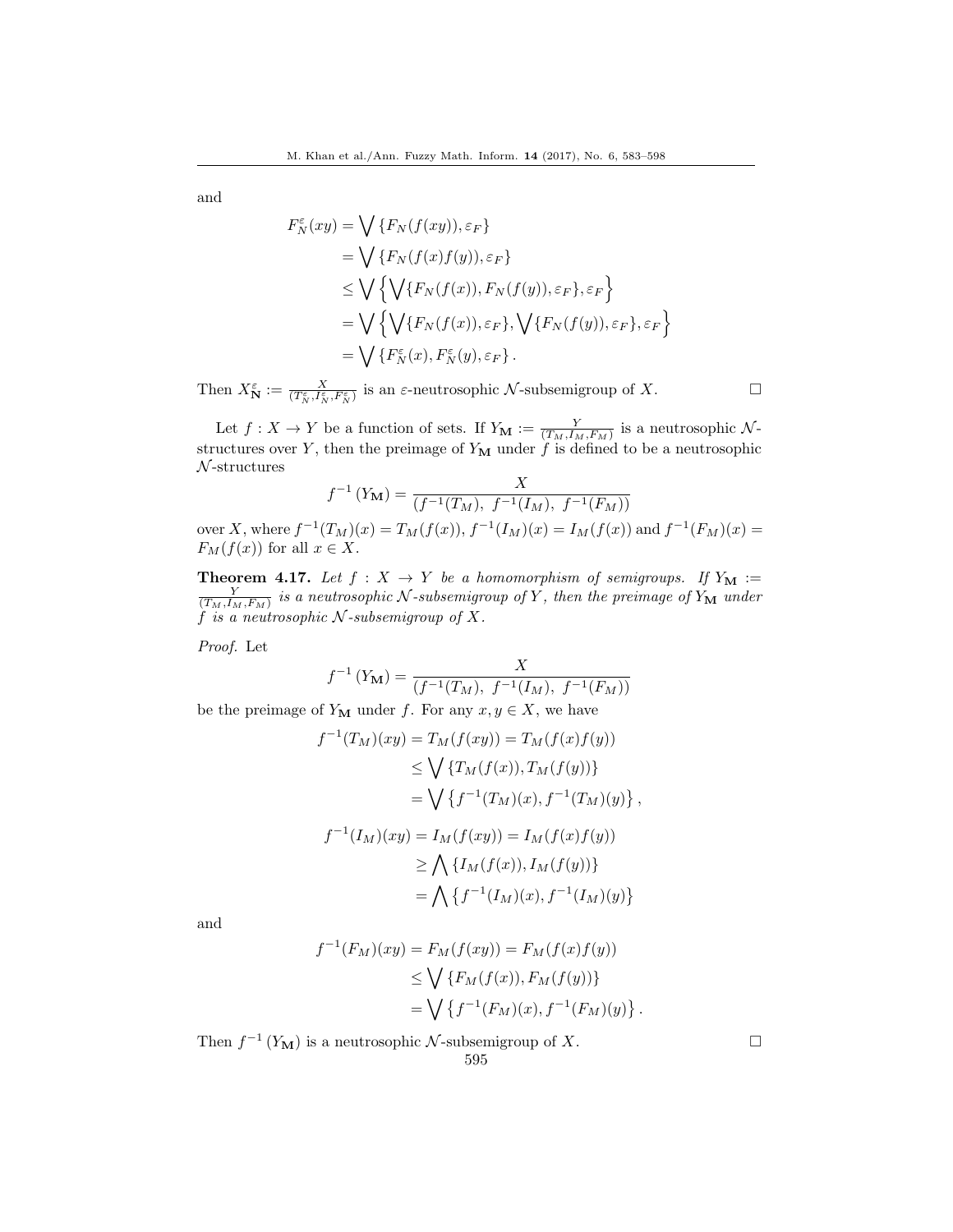Let  $f: X \to Y$  be an onto function of sets. If  $X_{\mathbf{N}} := \frac{X}{(T_N, I_N, F_N)}$  is a neutrosophic N-structures over X, then the image of  $X_N$  under f is defined to be a neutrosophic  $\mathcal{N}$ -structures

$$
f(X_{\mathbf{N}}) = \frac{Y}{(f(T_N), f(I_N), f(F_N))}
$$

over  $Y$ , where

$$
f(T_N)(y) = \bigwedge_{x \in f^{-1}(y)} T_N(x),
$$

$$
f(I_N)(y) = \bigvee_{x \in f^{-1}(y)} I_N(x),
$$

$$
f(F_N)(y) = \bigwedge_{x \in f^{-1}(y)} F_N(x).
$$

**Theorem 4.18.** For an onto homomorphism  $f : X \to Y$  of semigroups, let  $X_N :=$  $\frac{X}{(T_N, I_N, F_N)}$  be a neutrosophic N-structure over X such that

<span id="page-14-0"></span>(4.4) 
$$
(\forall T \subseteq X) (\exists x_0 \in T) \begin{pmatrix} T_N(x_0) = \bigwedge_{z \in T} T_N(z) \\ I_N(x_0) = \bigvee_{z \in T} I_N(z) \\ F_N(x_0) = \bigwedge_{z \in T} F_N(z) \end{pmatrix}.
$$

If  $X_N$  is a neutrosophic N-subsemigroup of X, then the image of  $X_N$  under f is a neutrosophic  $N$ -subsemigroup of Y.

Proof. Let

$$
f(X_{\mathbf{N}}) = \frac{Y}{(f(T_N), f(I_N), f(F_N))}
$$

be the image of  $X_N$  under f. Let  $a, b \in Y$ . Then  $f^{-1}(a) \neq \emptyset$  and  $f^{-1}(a) \neq \emptyset$  in X, which imply from [\(4.4\)](#page-14-0) that there are  $x_a \in f^{-1}(a)$  and  $x_b \in f^{-1}(b)$  such that

$$
T_N(x_a) = \bigwedge_{z \in f^{-1}(a)} T_N(z), = \bigvee_{z \in f^{-1}(a)} I_N(z), \ F_N(x_a) = \bigwedge_{z \in f^{-1}(a)} F_N(z),
$$
  

$$
T_N(x_b) = \bigwedge_{w \in f^{-1}(b)} T_N(w), = \bigvee_{w \in f^{-1}(b)} I_N(w), \ F_N(x_b) = \bigwedge_{w \in f^{-1}(b)} F_N(w).
$$

Thus

$$
f(T_N)(ab) = \bigwedge_{x \in f^{-1}(ab)} T_N(x) \le T_N(x_a x_b)
$$
  
\n
$$
\le \bigvee \{T_N(x_a), T_N(x_b)\}
$$
  
\n
$$
= \bigvee \left\{ \bigwedge_{z \in f^{-1}(a)} T_N(z), \bigwedge_{w \in f^{-1}(b)} T_N(w) \right\}
$$
  
\n
$$
= \bigvee \{f(T_N)(a), f(T_N)(b)\},
$$
  
\n596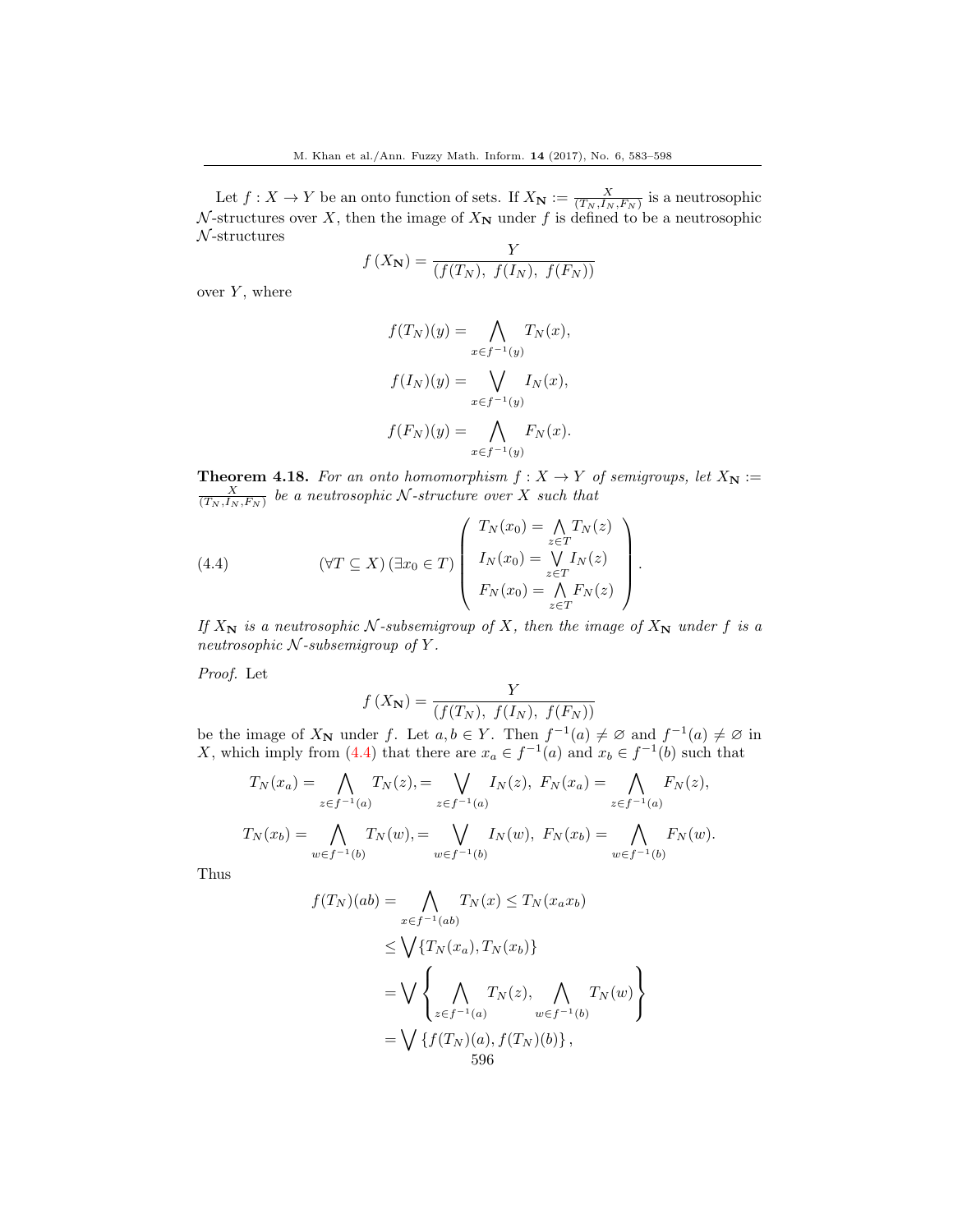$$
f(I_N)(ab) = \bigvee_{x \in f^{-1}(ab)} I_N(x) \ge I_N(x_a x_b)
$$
  
\n
$$
\ge \bigwedge \{I_N(x_a), I_N(x_b)\}
$$
  
\n
$$
= \bigwedge \left\{ \bigvee_{z \in f^{-1}(a)} I_N(z), \bigvee_{w \in f^{-1}(b)} I_N(w) \right\}
$$
  
\n
$$
= \bigwedge \{f(I_N)(a), f(I_N)(b)\},
$$

$$
f(F_N)(ab) = \bigwedge_{x \in f^{-1}(ab)} F_N(x) \le F_N(x_a x_b)
$$
  
\n
$$
\le \bigvee \{F_N(x_a), F_N(x_b)\}
$$
  
\n
$$
= \bigvee \left\{ \bigwedge_{z \in f^{-1}(a)} F_N(z), \bigwedge_{w \in f^{-1}(b)} F_N(w) \right\}
$$
  
\n
$$
= \bigvee \{f(F_N)(a), f(F_N)(b)\}.
$$

So  $f(X_N)$  is a neutrosophic N-subsemigroup of Y.

## **CONCLUSIONS**

In order to deal with the negative meaning of information, Jun et al. [\[3\]](#page-16-3) have introduced a new function which is called negative-valued function, and constructed  $N$ -structures. The concept of neutrosophic set (NS) has been developed by Smarandache in  $[7]$  and  $[8]$  as a more general platform which extends the concepts of the classic set and fuzzy set, intuitionistic fuzzy set and interval valued intuitionistic fuzzy set. In this article, we have introduced the notion of neutrosophic  $N$ -structure and applied it to semigroup. We have introduced the notion of neutrosophic  $N$ -subsemigroup and investigated several properties. We have provided conditions for neutrosophic  $N$ -structure to be neutrosophic  $N$ -subsemigroup. We have defined neutrosophic  $N$ -product, and gave characterization of neutrosophic  $N$ -subsemigroup by using neutrosophic N-product. We also have introduced  $\varepsilon$ -neutrosophic subsemigroup, and investigated relations between neutrosophic subsemigroup and  $\varepsilon$ -neutrosophic subsemigroup. We have shown that the homomorphic preimage of neutrosophic  $\mathcal{N}$ subsemigroup is a neutrosophic  $N$ -subsemigroup, and the onto homomorphic image of neutrosophic  $\mathcal N$ -subsemigroup is a neutrosophic  $\mathcal N$ -subsemigroup.

#### Acknowledgements

The authors wish to thank the anonymous reviewers for their valuable suggestions.

## **REFERENCES**

- <span id="page-15-1"></span>[1] S. Abdullah and A. F. Ali, Applications of N-structures in implicative filters of BE-algebras, J. Intell. Fuzzy Systems 29 (2) (2015) 517–524.
- <span id="page-15-0"></span>[2] K. Atanassov, Intuitionistic fuzzy sets, Fuzzy Sets and Systems 20 (1986) 87–96.

597